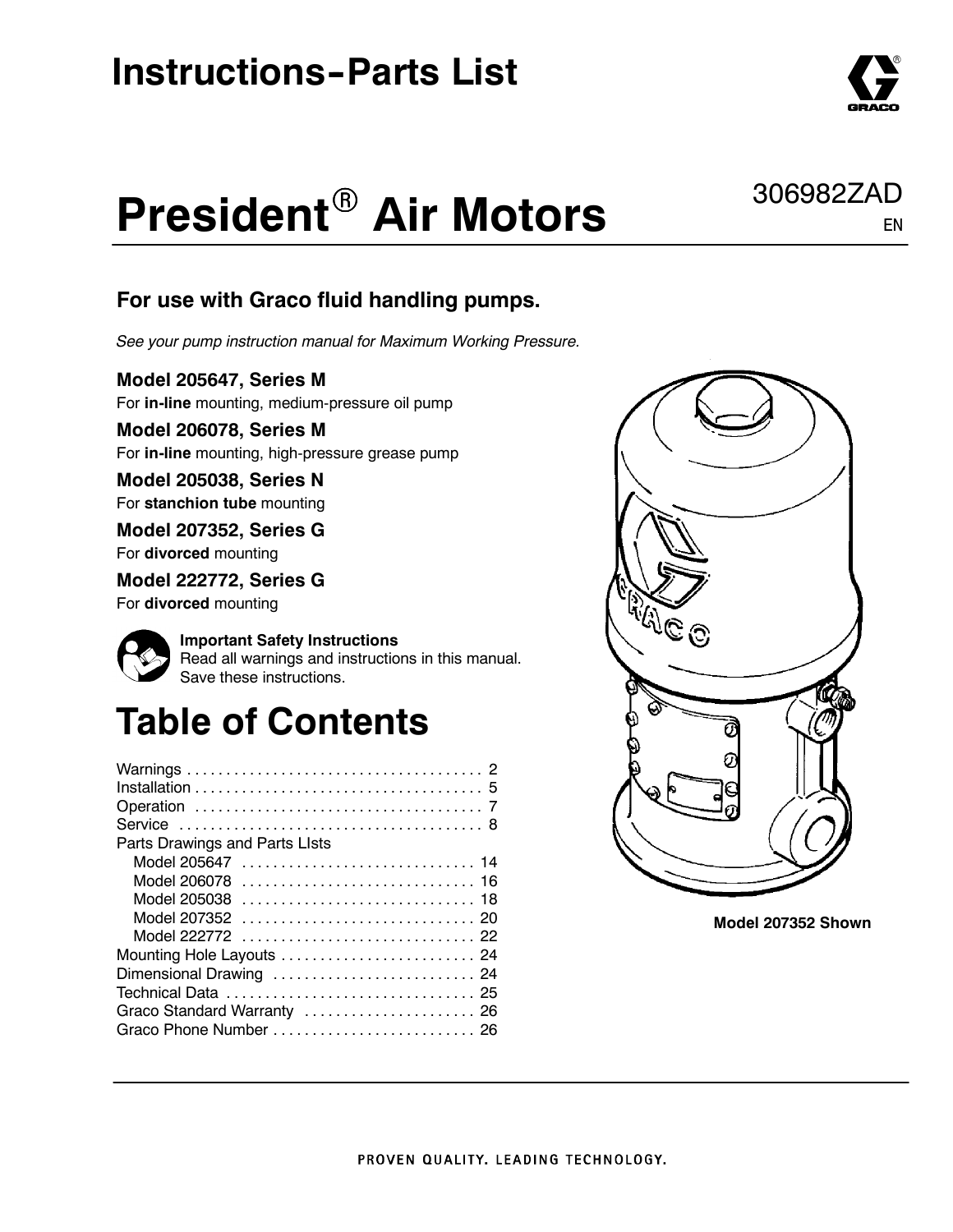## Symbols

#### Warning Symbol

0

### WARNING

This symbol alerts you to the possibility of serious injury or death if you do not follow the instructions.

#### Caution Symbol

### **A** CAUTION

This symbol alerts you to the possibility of damage to or destruction of equipment if you do not follow the instructions.

|               | A WARNING                                                                                                                                                                                                                                         |
|---------------|---------------------------------------------------------------------------------------------------------------------------------------------------------------------------------------------------------------------------------------------------|
|               | <b>EQUIPMENT MISUSE HAZARD</b>                                                                                                                                                                                                                    |
| <b>CTIONS</b> | Equipment misuse can cause the equipment to rupture or malfunction and result in serious injury.                                                                                                                                                  |
|               | This equipment is for professional use only.                                                                                                                                                                                                      |
| $\bullet$     | Read all instruction manuals, tags, and labels before operating the equipment.                                                                                                                                                                    |
|               | Use the equipment only for its intended purpose. If you are not sure, call your Graco distributor.                                                                                                                                                |
|               | Do not alter or modify this equipment.                                                                                                                                                                                                            |
|               | Check equipment daily. Repair or replace worn or damaged parts immediately.                                                                                                                                                                       |
|               | Do not exceed the maximum working pressure stated on the equipment or in the Technical Data<br>for your equipment. Do not exceed the maximum working pressure of the lowest rated component<br>in your system.                                    |
|               | Use fluids and solvents which are compatible with the equipment wetted parts. Refer to the Tech-<br>nical Data section of all equipment manuals. Read the fluid and solvent manufacturer's warnings.                                              |
|               | • Handle hoses carefully. Do not pull on hoses to move equipment.                                                                                                                                                                                 |
|               | Route hoses away from traffic areas, sharp edges, moving parts, and hot surfaces. Do not expose<br>Graco hoses to temperatures above 66°C (150°F) or below -40°C (-40°F).                                                                         |
|               | Wear hearing protection when operating this equipment.                                                                                                                                                                                            |
| $\bullet$     | Do not move or lift pressurized equipment.                                                                                                                                                                                                        |
|               | Comply with all applicable local, state, and national fire, electrical, and safety regulations.                                                                                                                                                   |
|               | Never exceed 180 psi (1.2 MPa, 12 bar) air pressure to the motor, and never exceed the stated<br>maximum working pressure of the pump or the lowest rated component in your system. Refer to<br>your separate pump instruction manual.            |
| $\bullet$     | Be sure that all spray/dispensing equipment and accessories are rated to withstand the maximum<br>air and fluid working pressures of this system. Do not exceed the maximum working pressure of<br>any component or accessory used in the system. |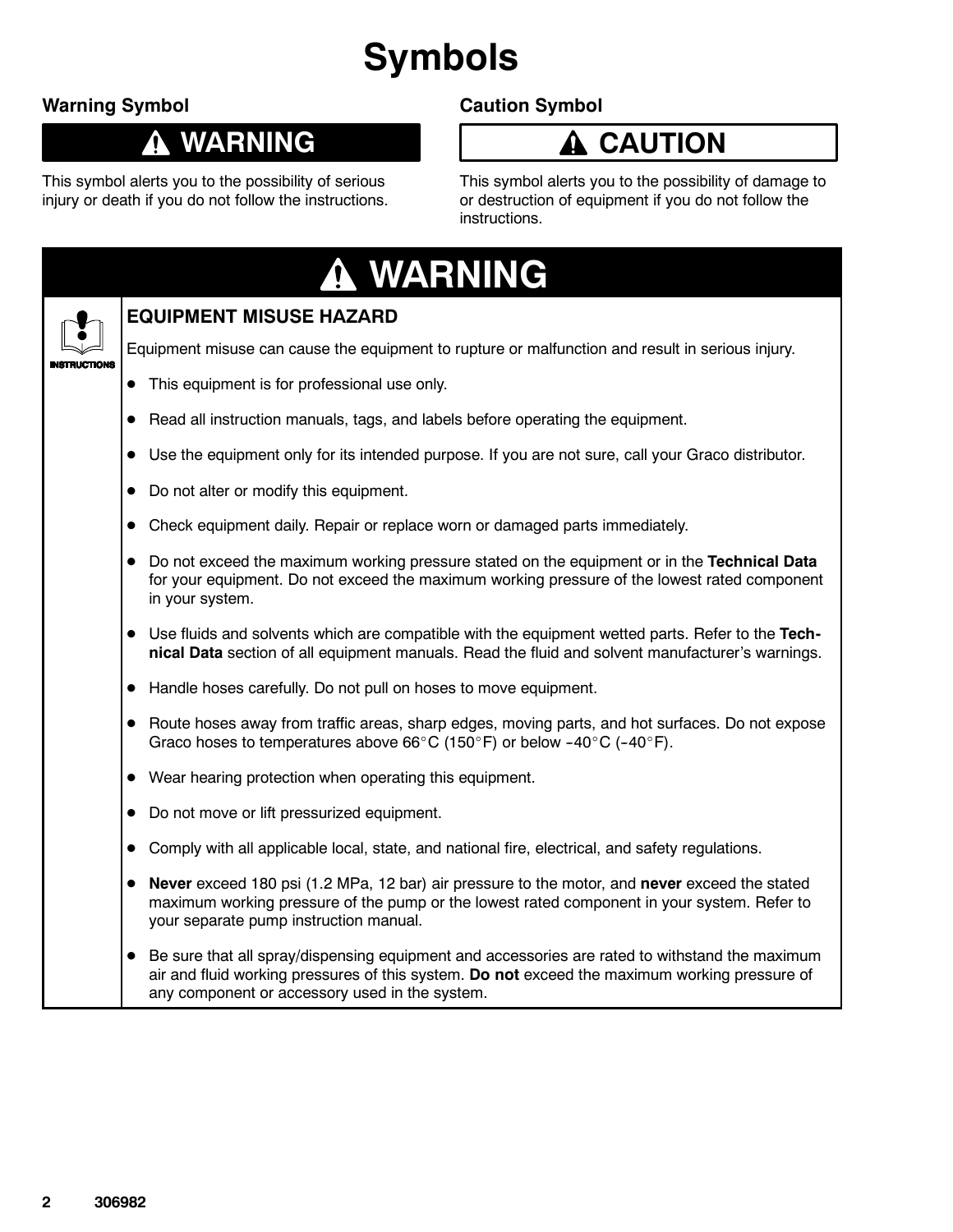## **A WARNING**

| <b>SKIN INJECTION HAZARD</b>                                                                                                                                                                                                           |  |  |  |  |  |  |  |
|----------------------------------------------------------------------------------------------------------------------------------------------------------------------------------------------------------------------------------------|--|--|--|--|--|--|--|
| Spray from the gun, leaks or ruptured components can inject fluid into your body and cause extremely<br>serious injury, including the need for amputation. Fluid splashed in the eyes or on the skin can also<br>cause serious injury. |  |  |  |  |  |  |  |
| Fluid injected into the skin is a serious injury. The injury may look like just a cut, but it is a serious<br>injury. Get immediate surgical treatment.                                                                                |  |  |  |  |  |  |  |
| Do not point the dispensing valve at anyone or any part of the body.                                                                                                                                                                   |  |  |  |  |  |  |  |
| Do not put your hand or fingers over the end of the dispensing valve.                                                                                                                                                                  |  |  |  |  |  |  |  |
| Do not stop or deflect leaks with your hand, body, glove or rag.                                                                                                                                                                       |  |  |  |  |  |  |  |
| Use only extensions and no-drip tips that are designed for use with your dispensing valve.                                                                                                                                             |  |  |  |  |  |  |  |
| Tighten all fluid connections before operating the equipment.                                                                                                                                                                          |  |  |  |  |  |  |  |
| Check the hoses, tubes, and couplings daily. Replace worn or damaged parts immediately. Do not<br>repair high pressure couplings; you must replace the entire hose.                                                                    |  |  |  |  |  |  |  |
| <b>MOVING PARTS HAZARD</b>                                                                                                                                                                                                             |  |  |  |  |  |  |  |
| Moving parts can pinch or amputate your fingers.                                                                                                                                                                                       |  |  |  |  |  |  |  |
| Keep clear of all moving parts when starting or operating the pump.                                                                                                                                                                    |  |  |  |  |  |  |  |
| Before checking or servicing the equipment, follow the Pressure Relief Procedure on page 6 to<br>prevent the equipment from starting unexpectedly.                                                                                     |  |  |  |  |  |  |  |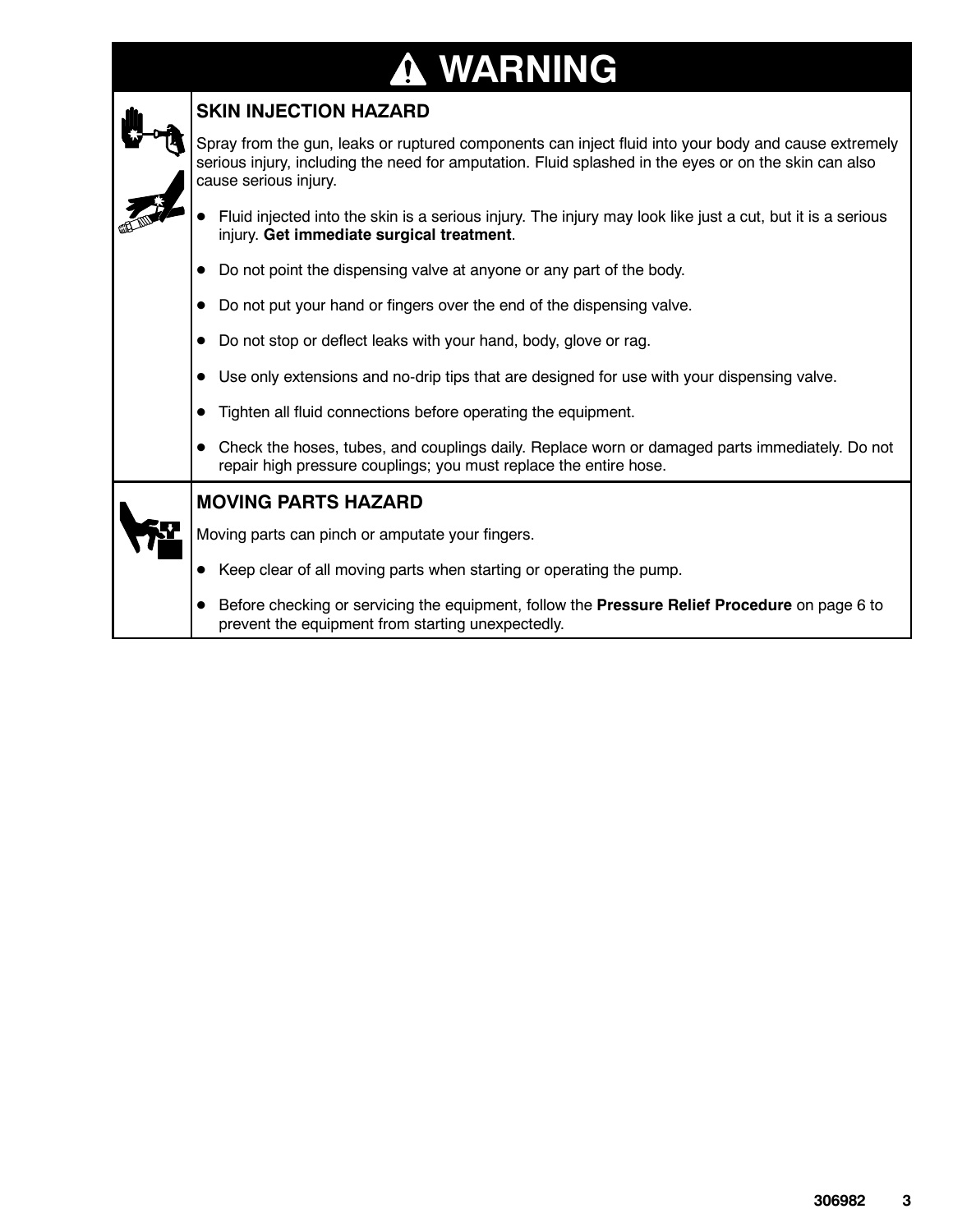## **A WARNING**

 $\mathscr{L}$  FIRE AND EXPLOSION HAZARD

| $\mathbf{z}_i$ | Improper grounding, poor ventilation, open flames or sparks can cause a hazardous condition and re-<br>sult in a fire or explosion and serious injury.<br>Ground the equipment and the object being sprayed. Refer to Grounding on page 5.<br>If there is any static sparking or you feel an electric shock while using this equipment, stop spray-<br>ing immediately. Do not use the equipment until you identify and correct the problem. |
|----------------|----------------------------------------------------------------------------------------------------------------------------------------------------------------------------------------------------------------------------------------------------------------------------------------------------------------------------------------------------------------------------------------------------------------------------------------------|
|                | • Provide fresh air ventilation to avoid the buildup of flammable fumes from solvents or the fluid<br>being sprayed.                                                                                                                                                                                                                                                                                                                         |
|                | Keep the spray area free of debris, including solvent, rags, and gasoline.                                                                                                                                                                                                                                                                                                                                                                   |
|                | Before operating this equipment, electrically disconnect all equipment in the spray area.                                                                                                                                                                                                                                                                                                                                                    |
|                | Before operating this equipment, extinguish all open flames or pilot lights in the spray area.                                                                                                                                                                                                                                                                                                                                               |
|                | Do not smoke in the spray area.                                                                                                                                                                                                                                                                                                                                                                                                              |
|                | Do not turn on or off any light switch in the spray area while spraying or while operating if fumes<br>are present.                                                                                                                                                                                                                                                                                                                          |
|                | Do not operate a gasoline engine in the spray area.                                                                                                                                                                                                                                                                                                                                                                                          |
|                | <b>TOXIC FLUID HAZARD</b>                                                                                                                                                                                                                                                                                                                                                                                                                    |
|                | Hazardous fluid or toxic fumes can cause serious injury or death if splashed in the eyes or on the skin,<br>inhaled, or swallowed.                                                                                                                                                                                                                                                                                                           |
|                | • Be sure that all fluids and solvents used are chemically compatible with the wetted parts shown in<br>the Technical Data section of your pump manual. Always read the manufacturer's literature before<br>using fluid or solvent in your pump.                                                                                                                                                                                             |
|                | Know the specific hazards of the fluid you are using.                                                                                                                                                                                                                                                                                                                                                                                        |
|                | • Store hazardous fluid in an approved container. Dispose of hazardous fluid according to all local,<br>state and national guidelines.                                                                                                                                                                                                                                                                                                       |
|                | Always wear protective eyewear, gloves, clothing and respirator as recommended by the fluid and<br>solvent manufacturer.                                                                                                                                                                                                                                                                                                                     |
|                |                                                                                                                                                                                                                                                                                                                                                                                                                                              |

United States Government safety standards have been adopted under the Occupational Safety and Health Act. You should consult these standards - particularly the General Standards, Part 1910, and the Construction Standards, Part 1926.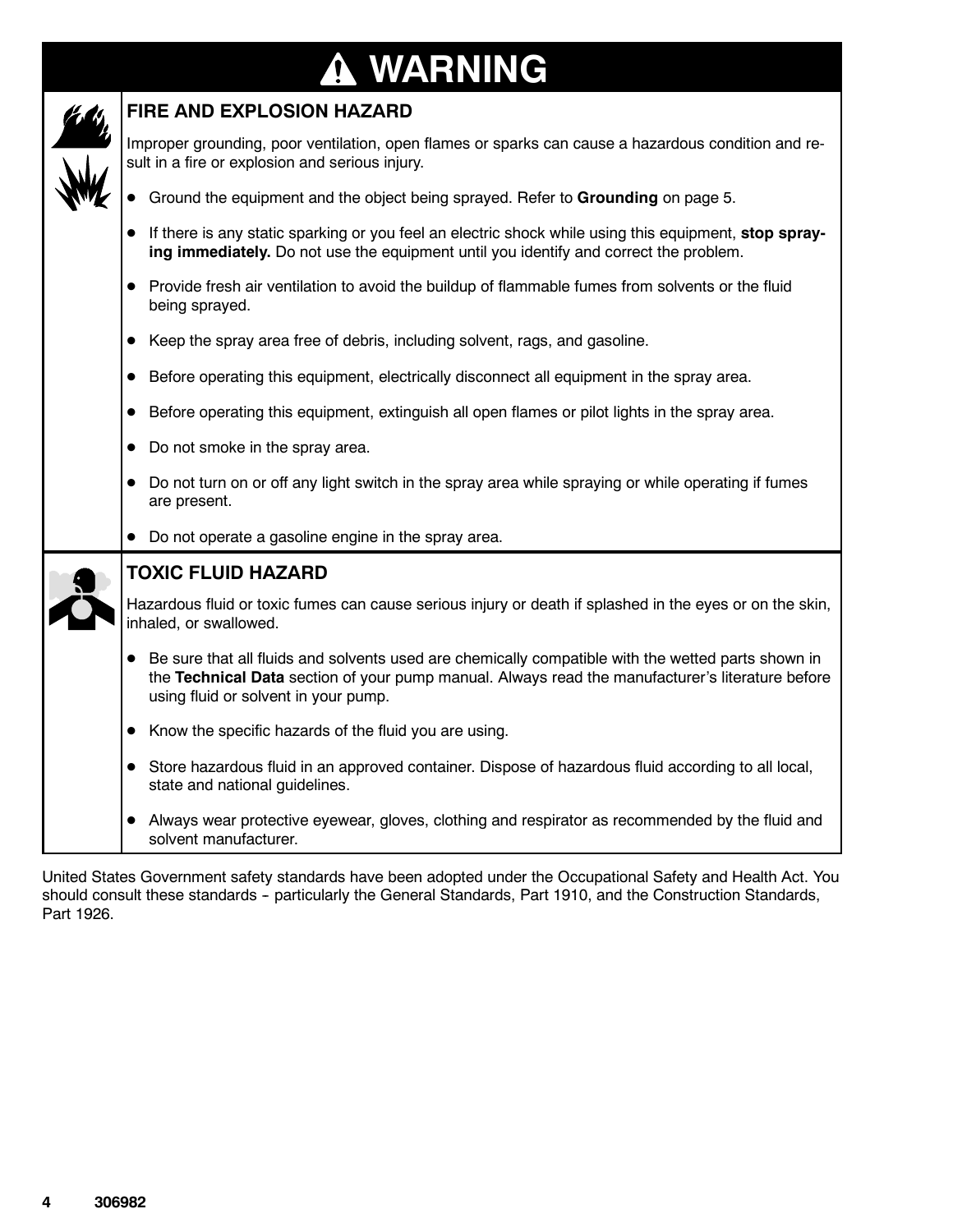## Installation

#### General Information

NOTE: Reference numbers and letters in parentheses in the text refer to the callouts in the figures and the parts drawing.

NOTE: Always use Genuine Graco Parts and Accessories, available from your Graco distributor.

#### **Grounding**

### WARNING



FIRE AND EXPLOSION HAZARD Before operating the pump, ground the system as explained below. Also read the section FIRE OR EXPLOSION HAZ-ARD on page 4.

 $\bullet$  Pump: Use a ground wire and clamp as shown in Fig. 1. Loosen the grounding lug locknut (A) and washer (B). Insert one end of a 12 ga  $(1.5 \text{ mm2})$ minimum ground wire (C) into the slot in lug (D) and tighten the locknut securely. Connect the other end of the wire to a true earth ground.

Model No. 206078: Remove the ground screw (Z) and insert through the eye of the ring terminal at end of ground wire (Y). Fasten the ground screw back onto the pump and tighten securely. Connect the other end of the ground wire to a true earth ground. See Fig. 2. To order a ground wire and clamp, order Part No. 222011.

- Air, and fluid hoses: Use only electrically conductive hoses.
- $\bullet$ Air compressor: Follow manufacturer's recommendations.
- $\bullet$  Spray gun and dispensing valve: Ground through connection to a properly grounded fluid hose and pump.
- $\bullet$ Object being sprayed: Follow your local code.
- $\bullet$  Solvent pails used when flushing: Follow your local code. Use only metal pails, which are conductive, placed on a grounded surface. Do not place the pail on a nonconductive surface, such as paper or cardboard, which interrupts the grounding continuity.
- $\bullet$  To maintain grounding continuity when flushing or relieving pressure, hold a metal part of the spray gun firmly to the side of a grounded metal pail, then trigger the gun.



Fig. 2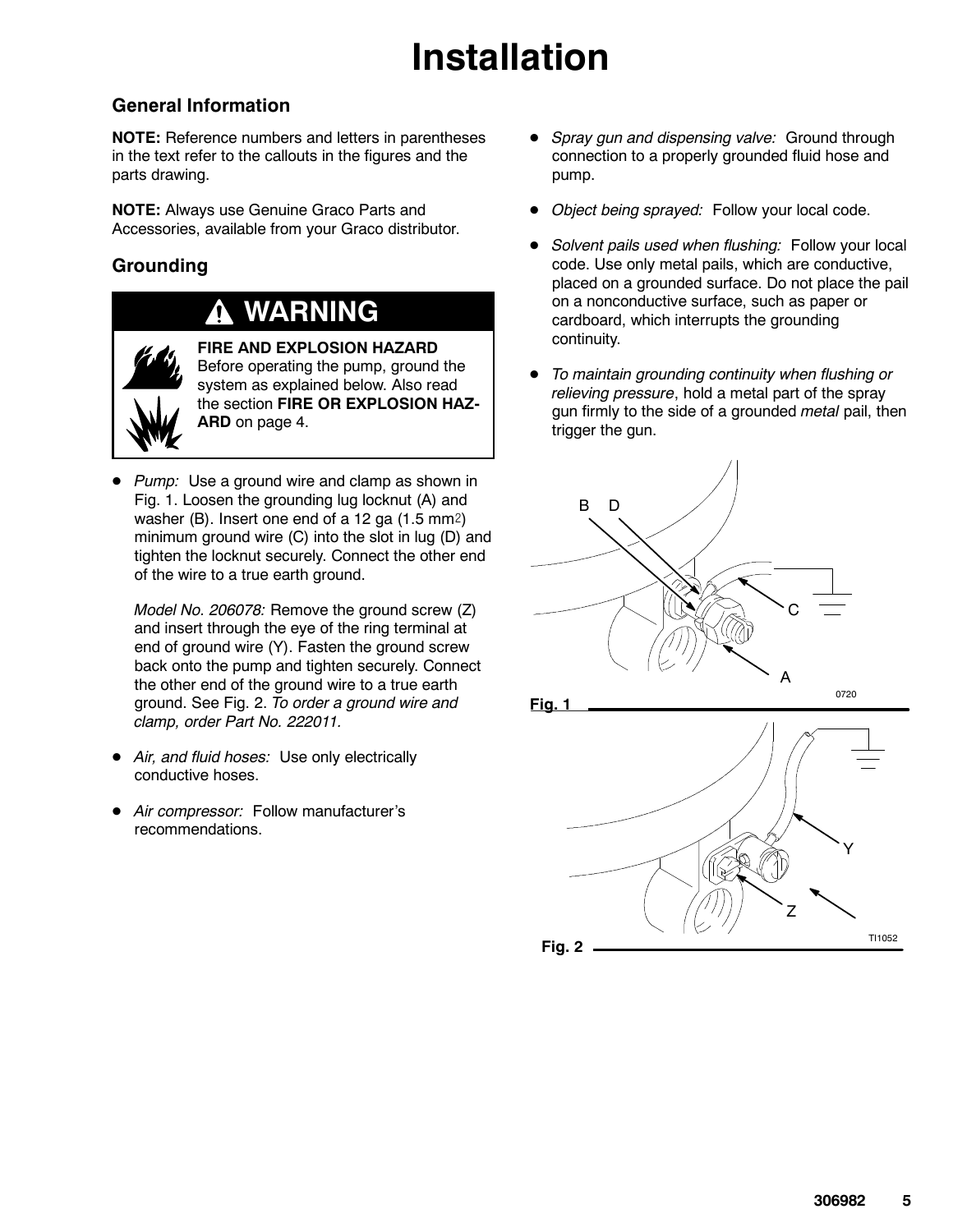## Installation

#### Pressure Relief Procedure

### WARNING



#### SKIN INJECTION HAZARD

Fluid under high pressure can be injected through the skin and cause serious injury. To reduce the risk of an injury from injection, splashing fluid, or moving

parts, follow the Pressure Relief Procedure whenever you

- Are instructed to relieve the pressure
- $\bullet$ Stop spraying
- $\bullet$ Check or service any of the system equipment
- $\bullet$ Install or clean the spray tips
- 1. Engage the spray gun/dispensing valve safety latch.
- 2. Shut off the air to the motor.
- 3. Close the bleed-type master air valve (required in your system).
- 4. Disengage the gun/valve safety latch.
- 5. Hold a metal part of the gun/valve firmly to the side of a grounded metal pail, and trigger the gun/valve to relieve pressure.
- 6. Engage the gun/valve safety latch.
- 7. Open the pump drain valve (required in your system), having a container ready to catch the drainage.
- 8. Leave the drain valve open until you are ready to spray/dispense again.

If you suspect that the spray tip/nozzle or hose is completely clogged, or that pressure has not been fully relieved after following the steps above, very slowly loosen the tip guard retaining nut or hose end coupling and relieve pressure gradually, then loosen completely, then clear the tip/nozzle or hose.

### **A WARNING**

A bleed-type master air valve is required in your system to reduce the risk of serious bodily injury from moving parts if you are adjusting or repairing the air motor.

The bleed-type master air valve relieves air trapped between this valve and the motor after the air regulator is shut off. Trapped air can cause the motor and pump to cycle unexpectedly. Install the valve between the pump air inlet and the air regulator within easy reach of the pump.

### **A WARNING**

Moving parts can pinch or amputate your fingers or other body parts. When the pump is operating, the priming piston (located at the pump intake) and the air motor piston (located behind the air motor plates) move. Never Operate the pump with the air motor plates removed, and keep your fingers and hands away from the priming piston. See Moving Parts Hazard on page 3.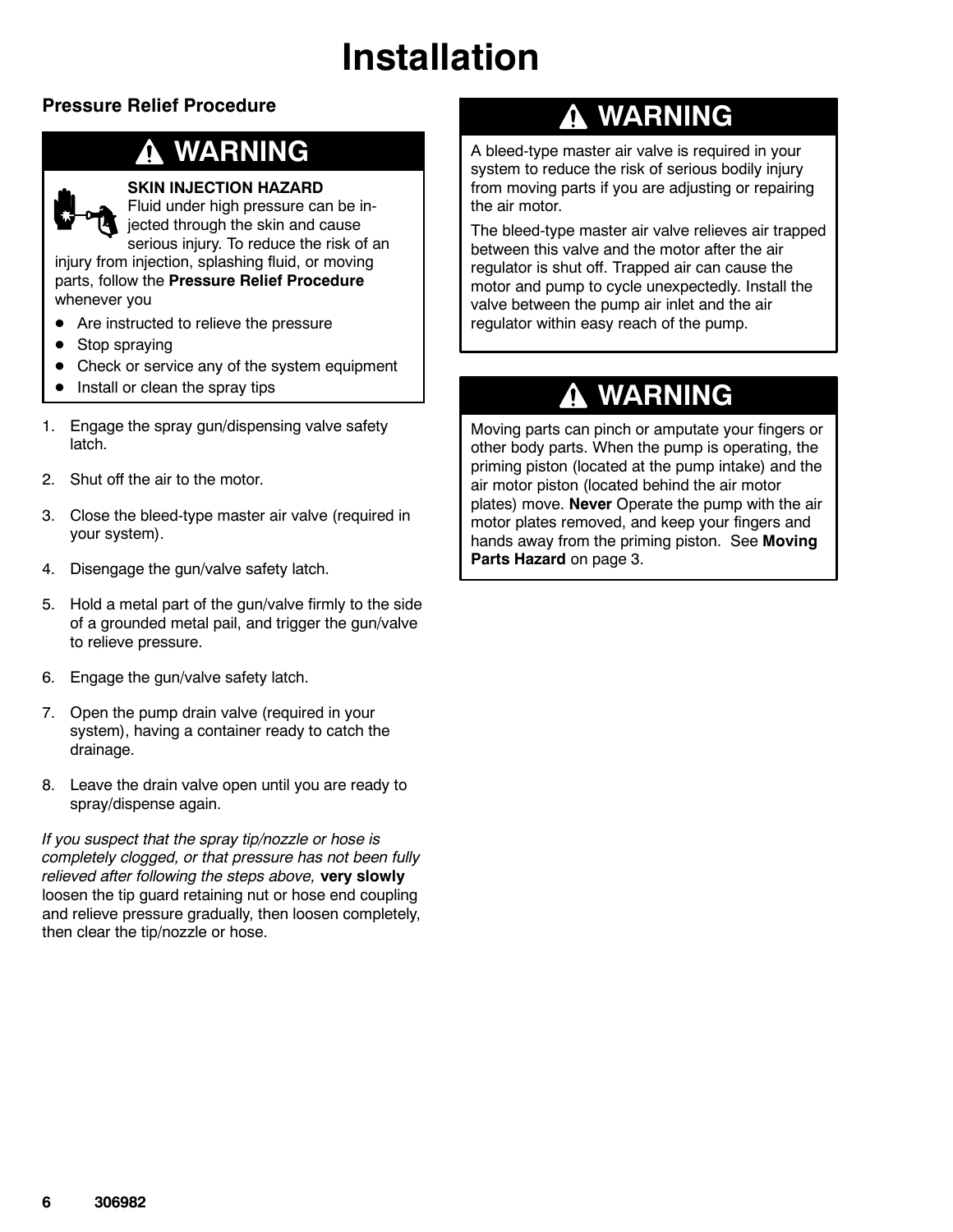## **Operation**

NOTE: See your separate pump manual for detailed operation instructions.

#### Restarting a Stalled Air Motor

### **A CAUTION**

Never exceed 180 psi (1.2 MPa, 12 bar) air supply pressure to the air motor. Exceeding this pressure may cause the air motor to stall with the air transfer valves stuck at mid position, making the air motor inoperative.

To reseat the air transfer valves and restart a stalled air motor, relieve the air supply pressure to the motor by closing the bleed-type master air valve. If the air transfer valves fail to reseat, screw the cap nut (F) out of the cylinder (G), pull up on the trip rod (H) and screw the cap nut back into the cylinder. See Fig. 2. Be sure the air supply pressure is less than 180 psi (1.2 MPa, 12 bar) before opening the bleed-type master air valve.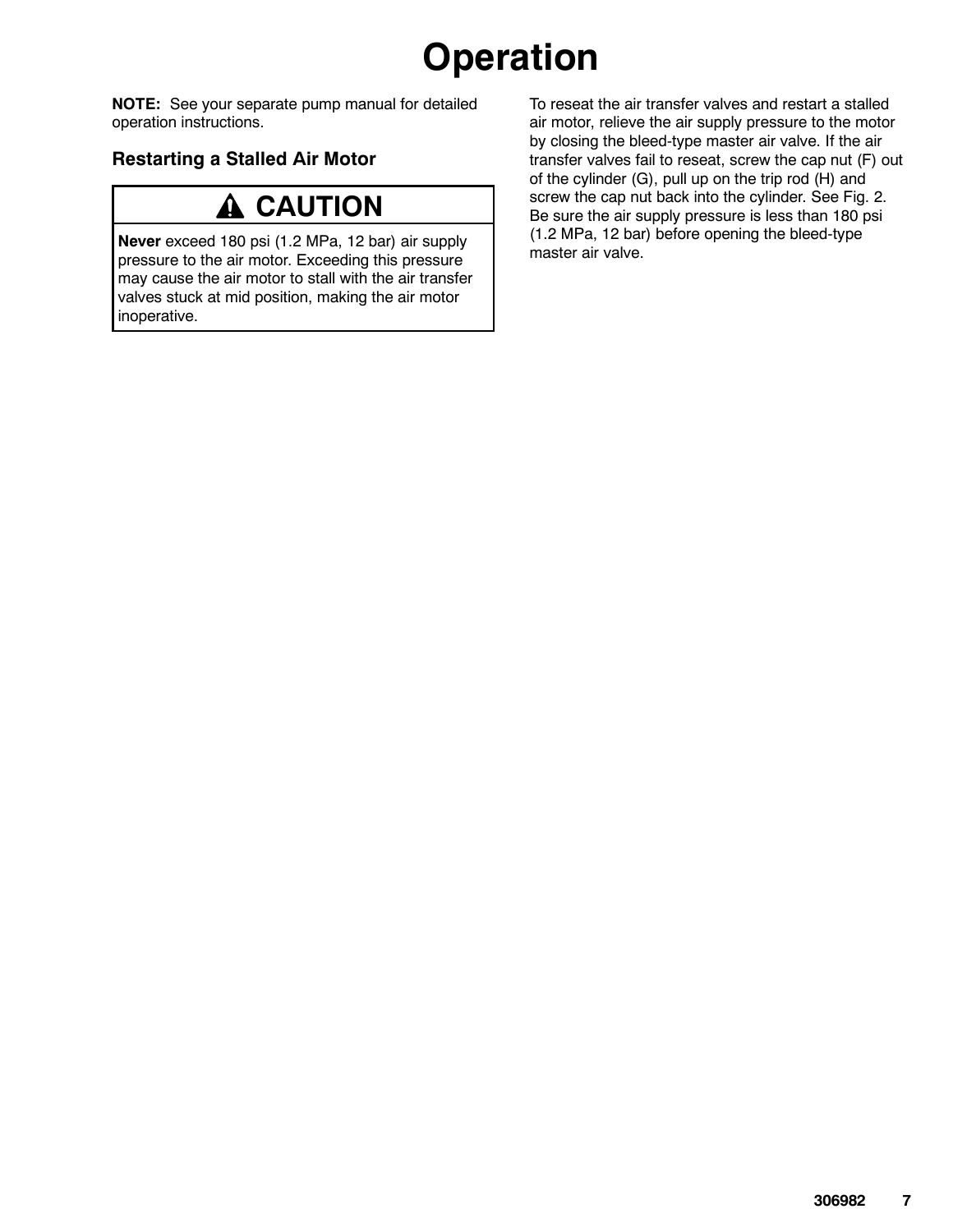#### Servicing the Air Motor

#### Before you Start

- $\bullet$  Be sure you have all necessary parts on hand. Air Motor Repair Kit 207385 includes repair parts for the motor. Use all the parts in the kit for best results. Parts included in the air motor kit are marked with double asterisks (\*\*) in text and drawings. See the parts list and drawing for your pump (pages 14 to 22) for further information.
- $\bullet$ Two accessory tools should be used. Padded pliers, 207579 is used to grip the trip rod without damaging its surface. Gauge, 171818, is used to ensure the proper clearance between the poppets and seat of the transfer valve.

#### **Disassembly**

- 1. Flush the pump. Follow the Pressure Relief Procedure Warning, at left, before proceeding.
- 2. Disconnect the air hose from the motor. If necessary, disconnect the motor from the pump. Clamp the air motor base in a vise.
- 3. Manually push up on the piston rod to move the piston assembly to the top of its stroke. Unscrew the cylinder cap nut (F) from the cylinder (G). Pull up on the cap nut. Grip the trip rod (H) with padded pliers 207579 and screw the cap nut off the trip rod. See Fig. 2.

### **CAUTION**

Do not damage the plated surface of the trip rod. Damaging the surface of the trip rod can result in erratic air motor operation. Use the special padded pliers, 207579, to grasp the rod.

4. Remove the eight screws (Z) holding the cylinder (G) to the base (J). Carefully pull the cylinder straight up off the piston. See Fig. 2.

### **A CAUTION**

To avoid damaging the cylinder wall, ALWAYS lift the cylinder straight up off of the piston. Never tilt the cylinder as it is being removed.

### WARNING

Always keep fingers clear of the toggle assemblies (E), to avoid pinching or amputating them. See Fig. 3.

5. Use a screwdriver to push down on the trip rod yoke (K) and snap the toggle assemblies (E) down. See Fig. 3. Remove the lockwires (L) from the adjusting nuts (M and Q) of the transfer valves (N). Screw the top nuts (M) off. Screw the valve stems (O) out of the grommets (P) and lower adjusting nuts (Q). Take the valve poppets (R) off the stems and squeeze them firmly to check for cracks.

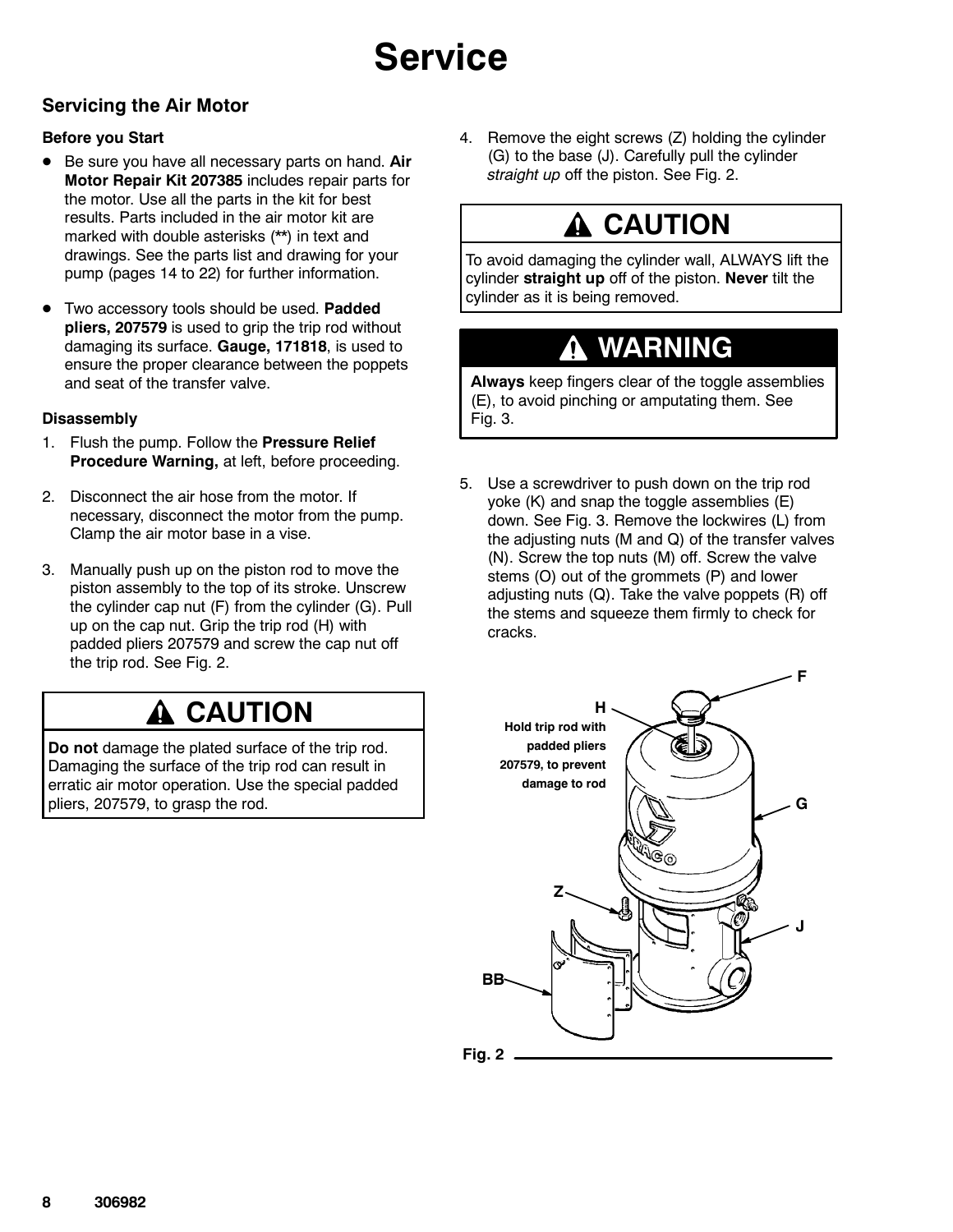- 6. Grip the toggle rockers (S) with a pliers. Compress the springs (T) and swing the toggle assembly (E) up and away from the piston lugs (U), and remove the parts. Check that the valve actuator (V) is supported by the spring clips (W), but slides easily into them. See Fig. 3.
- 7. Remove the trip rod yoke  $(K)$ , valve actuator  $(V)$ and trip rod (H). Check the exhaust valve poppets (X) for cracks.

NOTE: To remove the exhaust valve poppets (X), stretch them out and cut with a sharp knife.

8. Pull the piston (Y) up out of the base (J) and inspect the piston o-ring (AA) and the o-ring in the base casting.



Fig. 3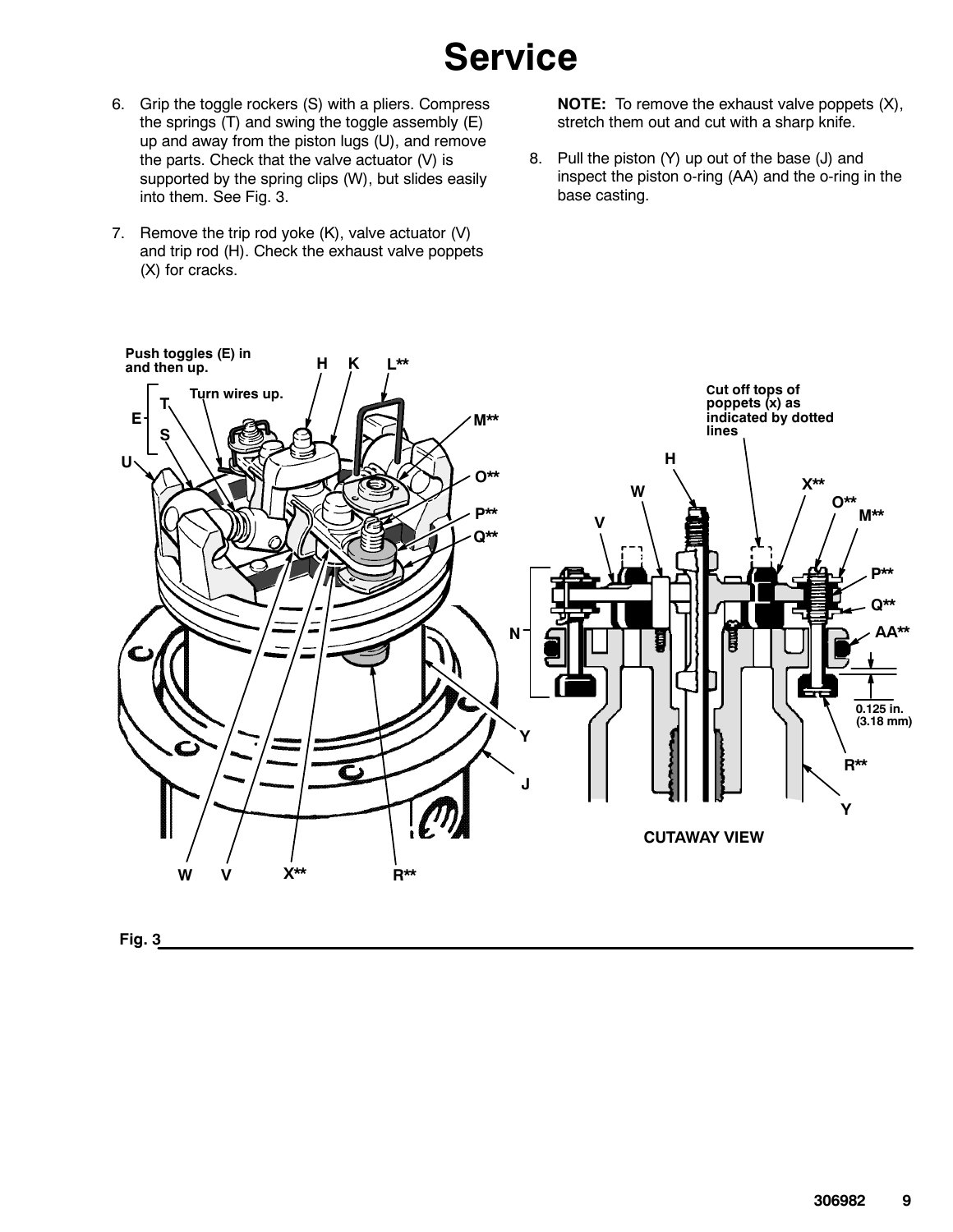#### **Reassembly**

- 1. Clean all the parts carefully in a compatible solvent and inspect for wear or damage. Use all the repair kit parts during reassembly and replace other parts as necessary.
- 2. Check the polished surfaces of the piston, piston rod and cylinder wall for scratches or wear. A scored rod will cause premature packing wear and leaking.
- 3. Lubricate all parts with a light, waterproof grease.
- 4. Be sure the o-rings are in place. Slide the piston rod down through the throat bearing and lower the piston (Y) into the air motor base (J).
- 5. Pull the exhaust valve poppets (X\*\*) into the valve actuator (V) and clip off the top part shown with dotted lines. See Fig. 3.
- 6. Install the transfer valve poppets (R\*\*) onto the valve stems (O\*\*), then reassemble the valve stems (O\*\*), bottom adjusting nuts (Q\*\*), grommets (P\*\*), and top adjusting nuts (M\*\*) on the piston (Y). Assemble the trip rod (H), valve actuator (V), trip rod yoke (K) and toggle assemblies (E) on the piston. See Fig. 3.
- 7. Set gap on inlet valve (N) using the .125 in. (3.18 mm) side of gauge 171818. Rotate valve stem (O\*\*) until snug against gauge, then back off until valve stem slot is lined up with wire holes in valve nut (M\*\*) (do not back off more than 1/2 turn). See Fig. 3. Install lockwires (L\*\*) in the adjusting nuts  $M^{\star\star}$  and  $Q^{\star\star}$ ).
- 8. Snap the toggle assemblies  $(E)$  to the up position. Reinstall the cylinder (G) and hold the trip rod (H) in place with tool 207579. Apply a medium strength thread locking compound to the threads of the trip rod (H) and assemble the cap nut (F) to the trip rod  $(H)$ . Torque the cap nut  $(F)$  to 60 lb-in  $(6.8)$ N-m). Install cap nut (F) into cylinder (G).
- 9. Before remounting the pump, connect an air hose and run the pump slowly, at about 40 psi (0.28 MPa, 2.8 bar) to ensure that it operates smoothly.
- 10. Reconnect the ground wire before regular operation of the pump.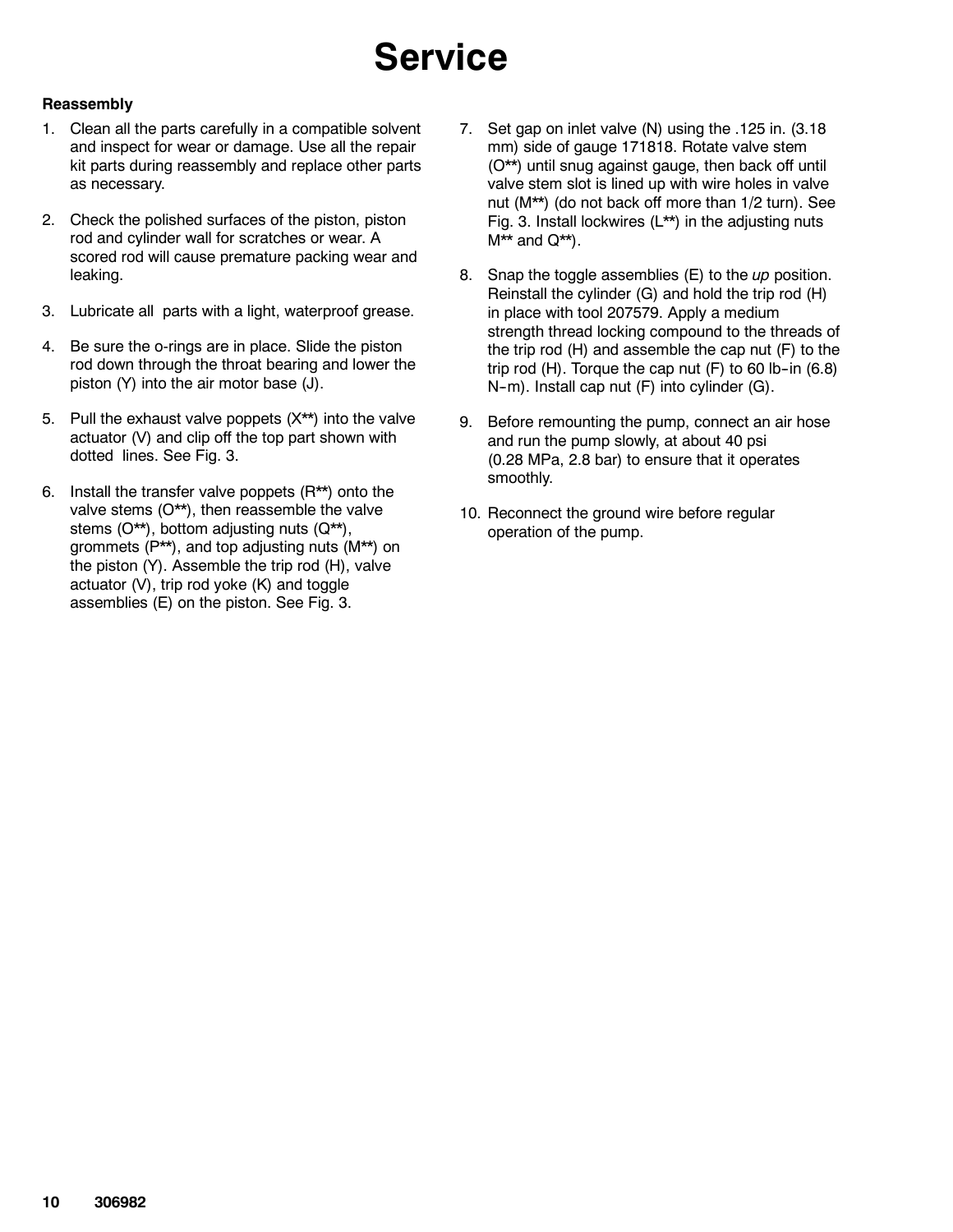#### Throat Packing Service for In-Line Pump Model 205647

### WARNING

The piston in the air motor, located behind the air motor plates, moves when air is supplied to the motor. Moving parts can pinch or amputate your fingers or other body parts. Therefore, never operate the pump with the air motor plates removed.

NOTE: See Fig. 4 on page 12 and the Parts Drawing on page 14.

- 1. Clamp the pump in a vise and unscrew the displacement cylinder (CC) from the air motor base (J). Pull the displacement cylinder away from the air motor until the cotter pin (DD) which secures the displacement pump connecting rod to the air motor piston rod (FF) is visible. See Fig. 4.
- 2. Remove the cotter pin (DD) and unscrew the pump connecting rod (EE) from the air motor piston rod (FF). See Fig. 4. Remove the cylinder (G) from the air motor base (J) as described under Disassembly on page 8.
- 3. Remove one louvered air exhaust plate (BB) and unscrew the throat packing nut (HH), using a spanner wrench or a 0.22 in. (5.6 mm) diameter rod. See Fig. 4. Remove the spacer and packing from the base and packing nut. Clean the throat packing area in the base and the packing nut. Clean and inspect all parts and replace as necessary.
- 4. Lubricate the packings, piston rod and piston flange with a light waterproof grease. Reinstall the spacer and packing in the base and packing nut. Be sure the lips of the v-packings face down. See Detail B. Screw the packing nut loosely into the base. Carefully slide the piston rod down through the throat packing and lower the piston into the base. Tighten the packing nut securely. Reinstall the plate (BB) and cylinder (G). Reassemble the air motor to the displacement pump.

### **A CAUTION**

When reinstalling cotter pin (DD), always spread and flatten the pin (both the head and prongs) around the rod to within a 1 in. (25 mm) total diameter. See Detail A of Fig. 4.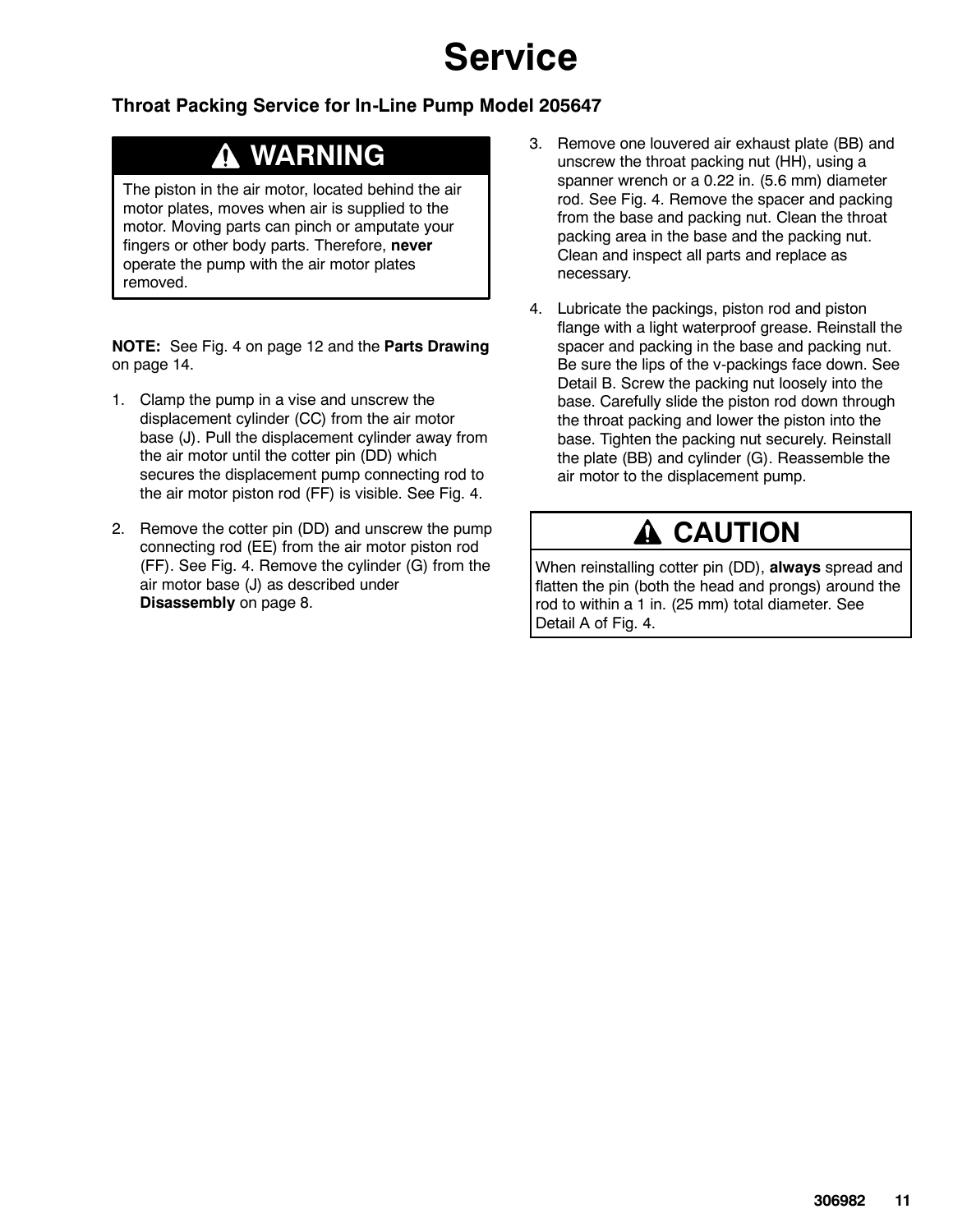In-Line Pump Models 205647 and 206078

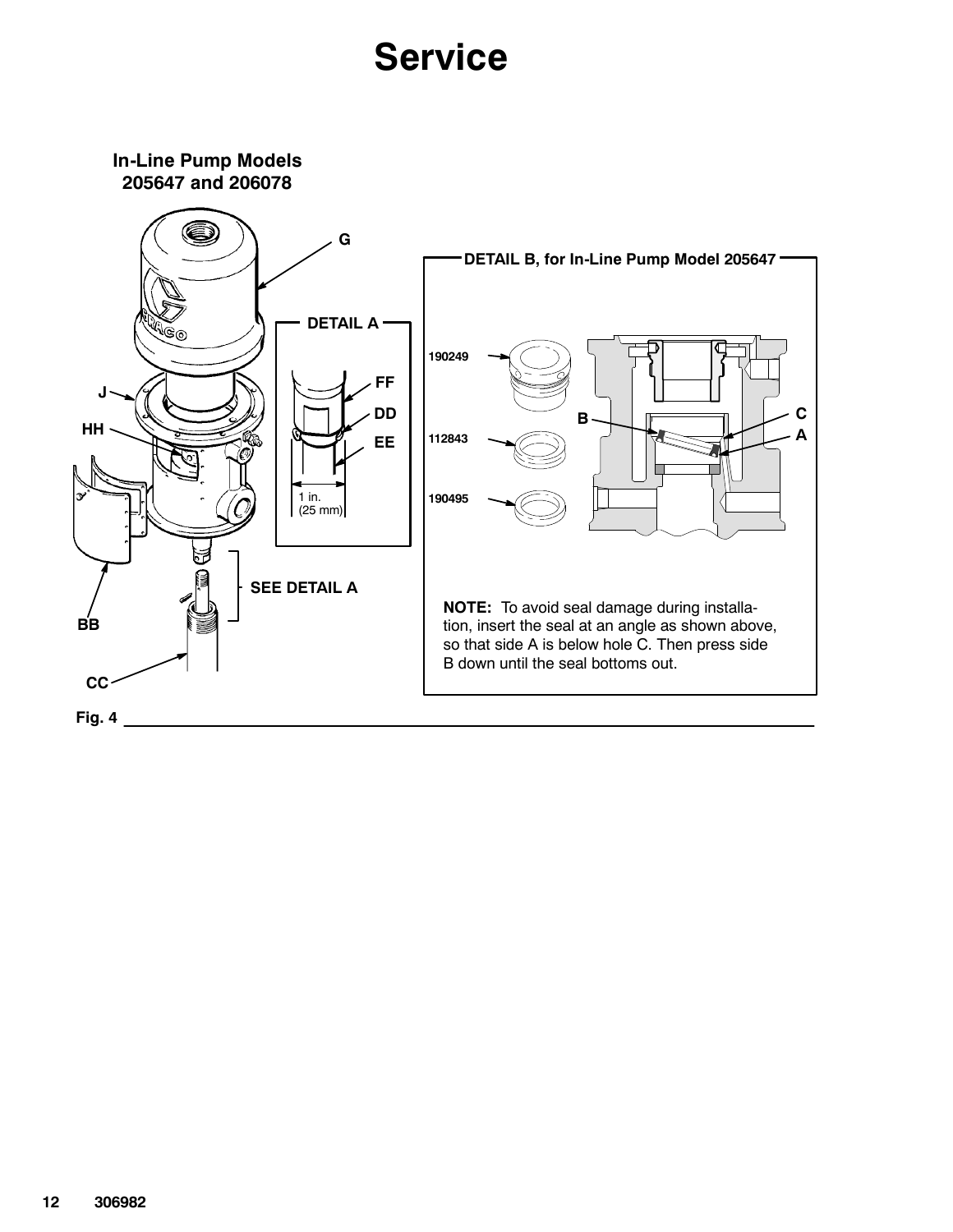#### Throat Packing Service for In-Line Pump Model 206078

### WARNING

The piston in the air motor, located behind the air motor plates, moves when air is supplied to the motor. Moving parts can pinch or amputate your fingers or other body parts. Therefore, never operate the pump with the air motor plates removed.

See Fig. 4 on page 12 and the Parts Drawing on page 16.

- 1. Clamp the pump in a vise and unscrew the displacement cylinder (CC) from the air motor base (J). Pull the displacement cylinder away from the air motor until the cotter pin (DD) which secures the displacement pump connecting rod to the air motor piston rod (FF) is visible. See Fig. 4.
- 2. Remove the cotter pin (DD) and unscrew the pump connecting rod (EE) from the air motor piston rod (FF). See Fig. 4. Remove the cylinder (G) from the air motor base (J) as described under Disassembly on page 8.
- 3. Remove one louvered air exhaust plate (BB) and unscrew the throat packing nut (HH), using a spanner wrench or a 0.22 in. (5.6 mm) diameter rod. See Fig. 4.
- 4. Remove the packing nut (45<sup>†</sup>), male and female glands  $(47<sup>+</sup>, 48<sup>+</sup>)$ , v-packings  $(49<sup>+</sup>)$ , washer  $(44)$ , bearing  $(46)$ , retainer  $(24)$ , wiper  $(22)$ , o-ring  $(23)$ , u-cup  $(25)$ , and washer  $(26)$  from the base.
- 5. Clean the throat packing area in the base and the packing nut. Clean and inspect all parts, and replace as necessary.
- 6. Lubricate the packings, piston rod and piston flange with a light waterproof grease.
- 7. Install the washer  $(26<sup>+</sup>)$  into the base. Assemble the packing  $(25<sup>+</sup>)$  and the wiper  $(22<sup>+</sup>)$  into the retainer  $(24<sup>†</sup>)$ . Install the o-ring  $(23<sup>†</sup>)$  onto the retainer, and insert the retainer assembly into the base.

NOTE: Make sure the packing (25<sup>†</sup>) lips face down, and make sure the wiper  $(22<sup>+</sup>)$  lips face up.

- 8. Insert the bearing  $(46<sup>†</sup>)$  and the washer  $(44<sup>†</sup>)$  into the base. Assemble the female gland  $(48<sup>†</sup>)$ , v-packings  $(49<sup>+</sup>)$ , and the male gland  $(47<sup>+</sup>)$  into the packing nut  $(45<sup>†</sup>)$ .
- 9. Reinstall the spacer and packing in the base and packing nut  $(45<sup>+</sup>)$ . Screw the packing nut into the base, and tighten it securely. Carefully slide the piston rod (FF) down through the throat packing, and lower the piston into the base. Reinstall the plate (BB) and cylinder (G). Reassemble the air motor to the displacement pump.
- 10. Torque the outlet adapter (42) to 45 to 55 ft-lb (61 to 75 N-m).

### **A CAUTION**

When reinstalling cotter pin (DD), always spread and flatten the pin (both the head and prongs) around the rod to within a 1 in. (25 mm) total diameter. See Detail A of Fig. 4.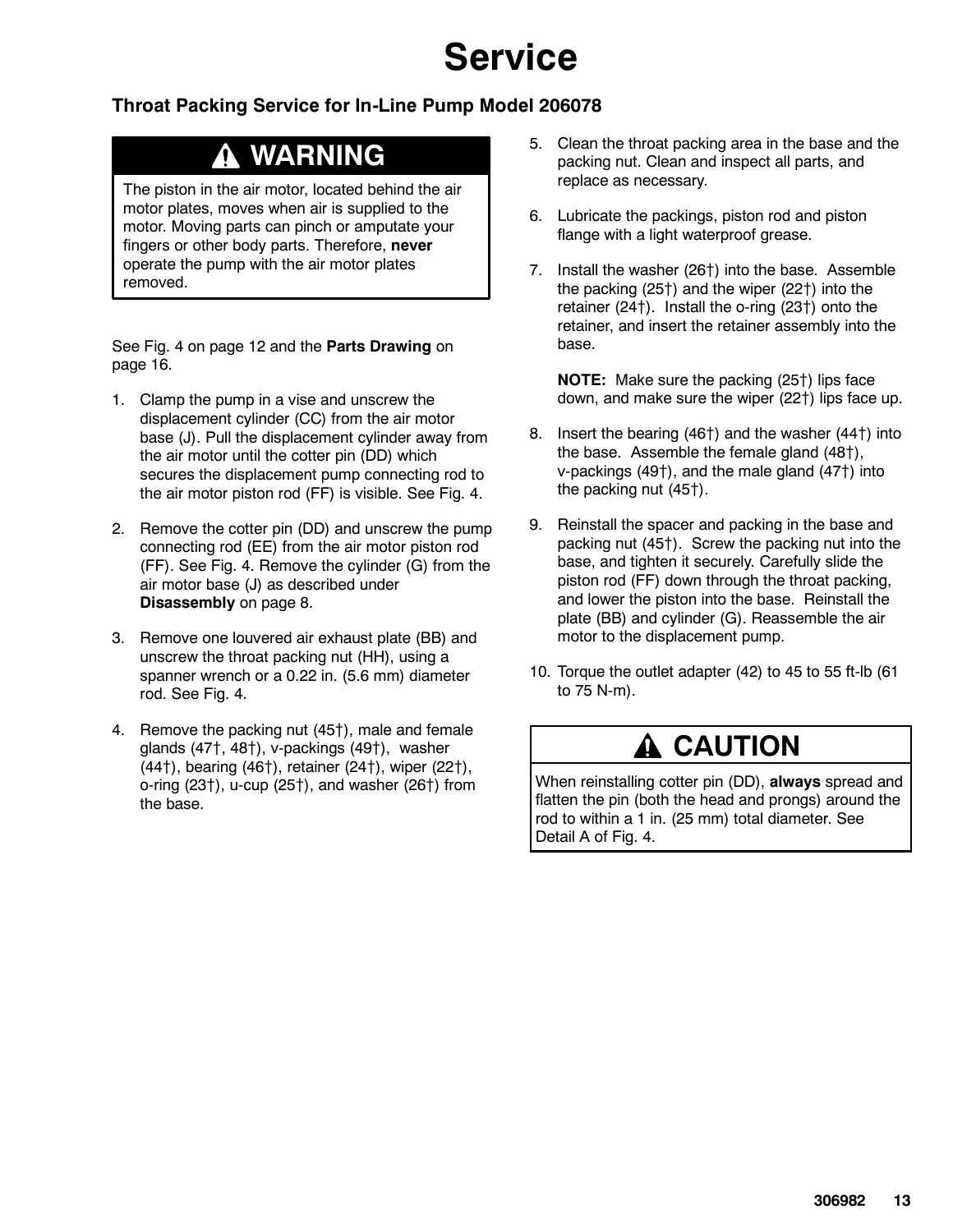```
Parts
```
#### Model 205647, Series M

for in-line mounting, medium-pressure oil pump

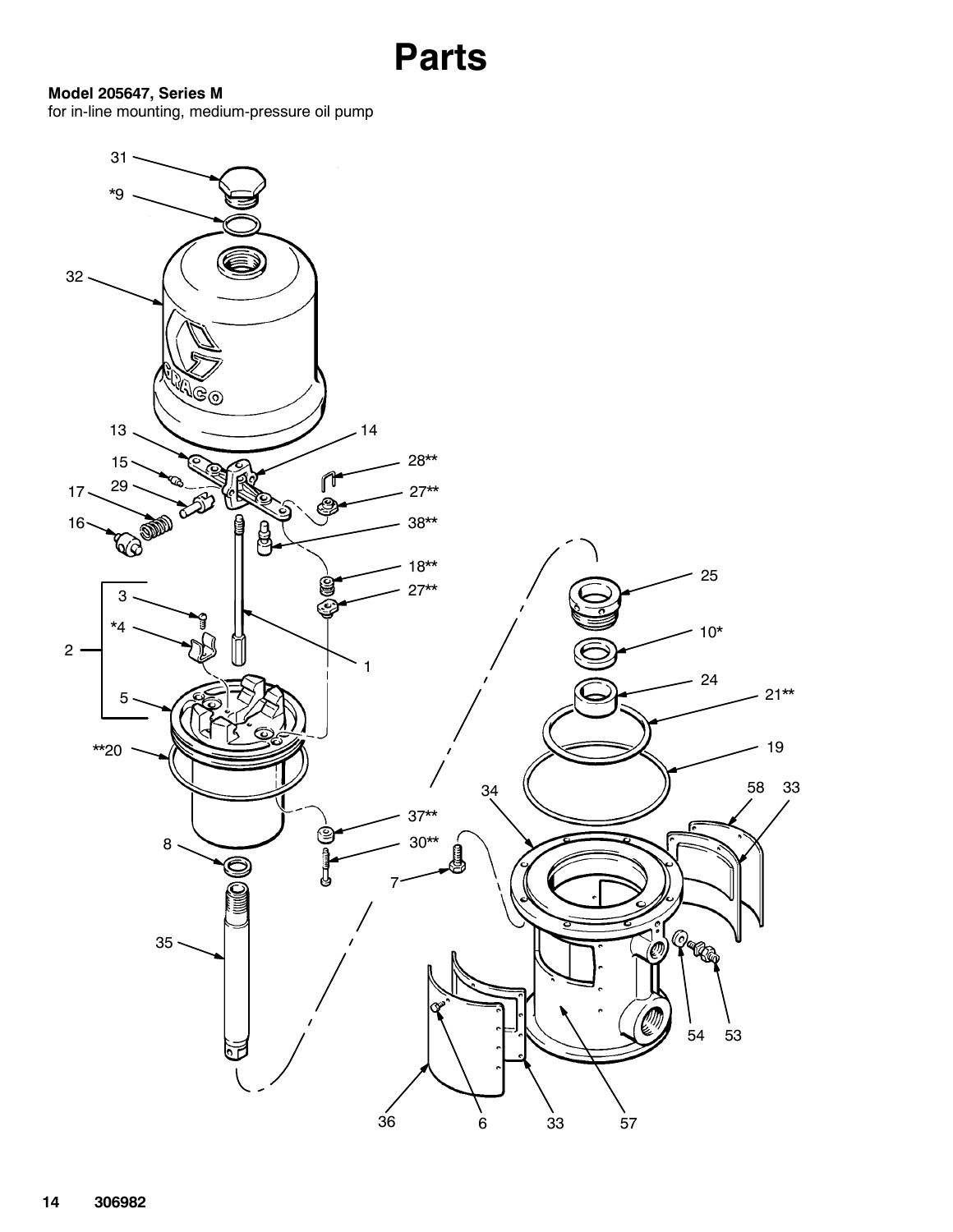#### Model 205647, Series M

for in-line mounting, medium-pressure oil pump

| Ref<br>No.     | Part No. | <b>Description</b>                        | Qty            | Ref<br>No. | Part No.              | <b>Description</b>                                   | Qty |
|----------------|----------|-------------------------------------------|----------------|------------|-----------------------|------------------------------------------------------|-----|
| 1              | 207150   | <b>TRIP ROD</b>                           |                | 30         | 160896**              | STEM, valve                                          | 2   |
| $\overline{2}$ | 207391   | <b>PISTON</b>                             |                | 31         | 161435                | NUT, cylinder cap                                    |     |
|                |          | includes items 3 to 5 (also includes      |                | 32         | 162629                | CYLINDER, motor, air                                 |     |
|                |          | 207385 repair kit when ordered            |                | 33         | 178270                | PLATE, muffler                                       | 2   |
|                |          | as a replacement part)                    |                | 34         | 164924                | BASE, motor, air                                     |     |
| 3              | 102975   | .SCREW, rd hd mach; $6-32 \times 1/4$ in. | $\overline{2}$ | 35         | 164925                | ROD, piston                                          |     |
| 4              | 158361*  | .CLIP, spring                             | $\overline{2}$ | 36         | 177844                | PLATE, identification                                |     |
| 5              |          | BARE PISTON (not sold separately)         | 1              | 37         | 170708**              | POPPET, valve; urethane                              | 2   |
| 6              | 17M262   | SCREW, hex head; 8-32 x 3/8 in.           | 20             | 38         | 170709**              | POPPET, valve; urethane                              | 2   |
| 7              | 101578   | SCREW, hex head Nylock;                   |                | 53         | 104029                | LUG, grounding                                       |     |
|                |          | $8 - 32 \times 3/8$ in.                   | 8              | 54         | 104582                | WASHER, tab                                          |     |
| 8              | 150647   | GASKET; copper                            |                | 57         | 180233                | LABEL, warning                                       | 2   |
| 9              | 156698*  | O-RING; Buna-N                            |                | 58▲        | 177843                | PLATE, warning                                       |     |
| 10             | 112843*  | PACKING, block, V                         |                | *          |                       |                                                      |     |
| 13             | 158359   | ACTUATOR, valve                           |                |            |                       | Recommended spare parts to keep on hand.             |     |
| 14             | 158360   | YOKE, rod, trip                           |                | **         |                       | Included in Repair Kit 207385. Must be               |     |
| 15             | 158362   | PIN, toggle                               | 2              |            |                       |                                                      |     |
| 16             | 158364   | ROCKER, toggle                            | $\overline{c}$ |            | purchased separately. |                                                      |     |
| 17             | 167585   | SPRING, helical compression               | 2              |            |                       | If users of this equipment do not read English, you  |     |
| 18             | 158367** | <b>GROMMET</b> ; rubber                   | 2              |            |                       | may order one of the following labels to apply to    |     |
| 19             | 158377   | SEAL, flat ring; nitrile rubber           |                |            |                       |                                                      |     |
| 20             | 158378** | SEAL, o-ring; nitrile rubber              |                |            |                       | your air motor. Apply the label over the matching    |     |
| 21             | 158379** | SEAL, o-ring; nitrile rubber              |                |            |                       | label on the air motor plate for good visibility. Do |     |
| 24             | 190495   | SPACER, throat                            |                |            |                       | not cover the air exhaust holes. Order the labels    |     |
| 25             | 190249   | NUT, packing                              |                |            |                       | free of charge directly from Graco. Contact your     |     |
| 27             | 160261** | NUT, adjusting                            | 4              |            | distributor to order. |                                                      |     |
| 28             | 160618** | LOCKWIRE, transfer valve                  | 2              |            | French                | 290466                                               |     |
| 29             | 160623   | ARM, toggle                               | $\overline{2}$ |            | Spanish               | 290468                                               |     |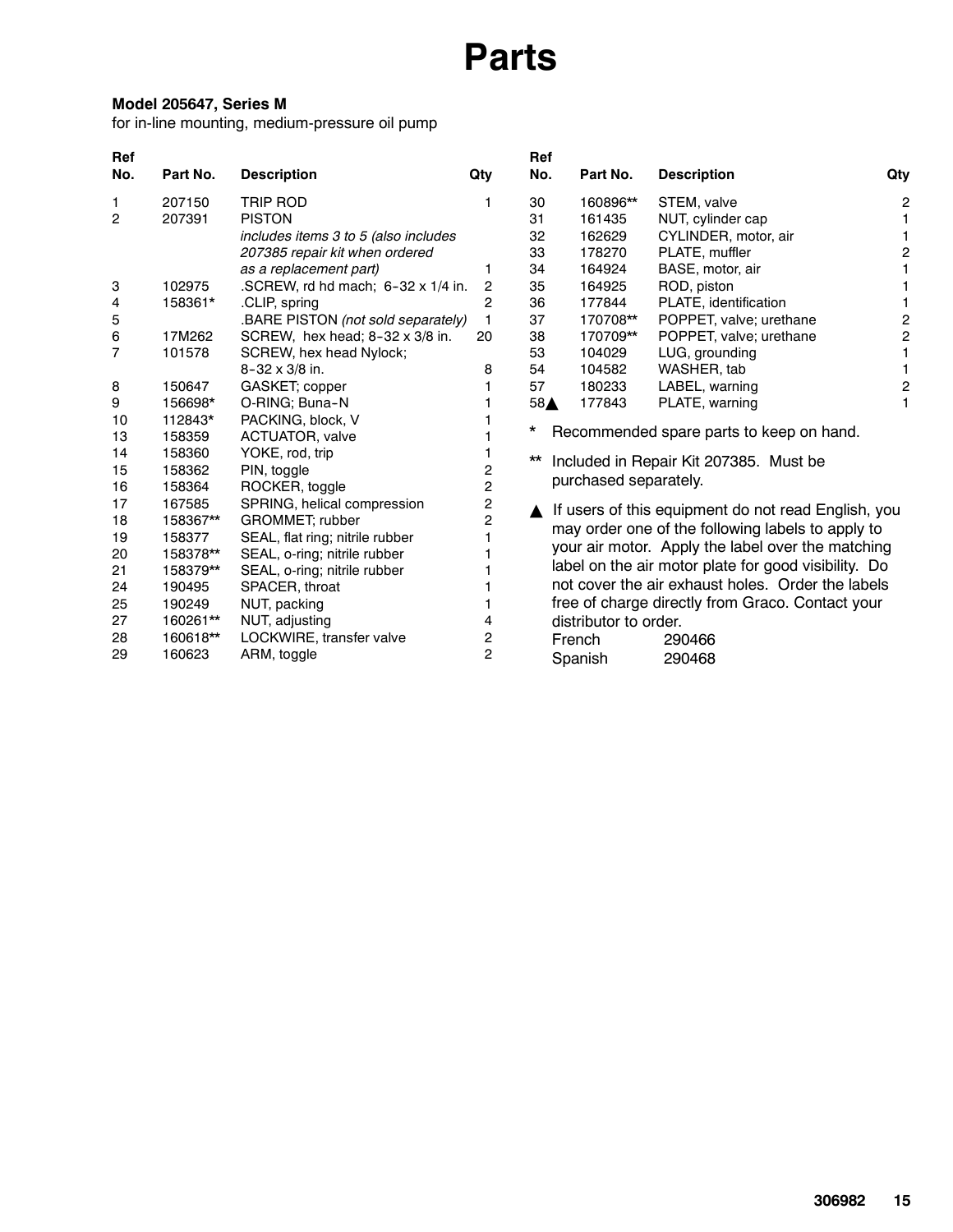#### Model 206078, Series M

for in-line mounting, high-pressure grease pump

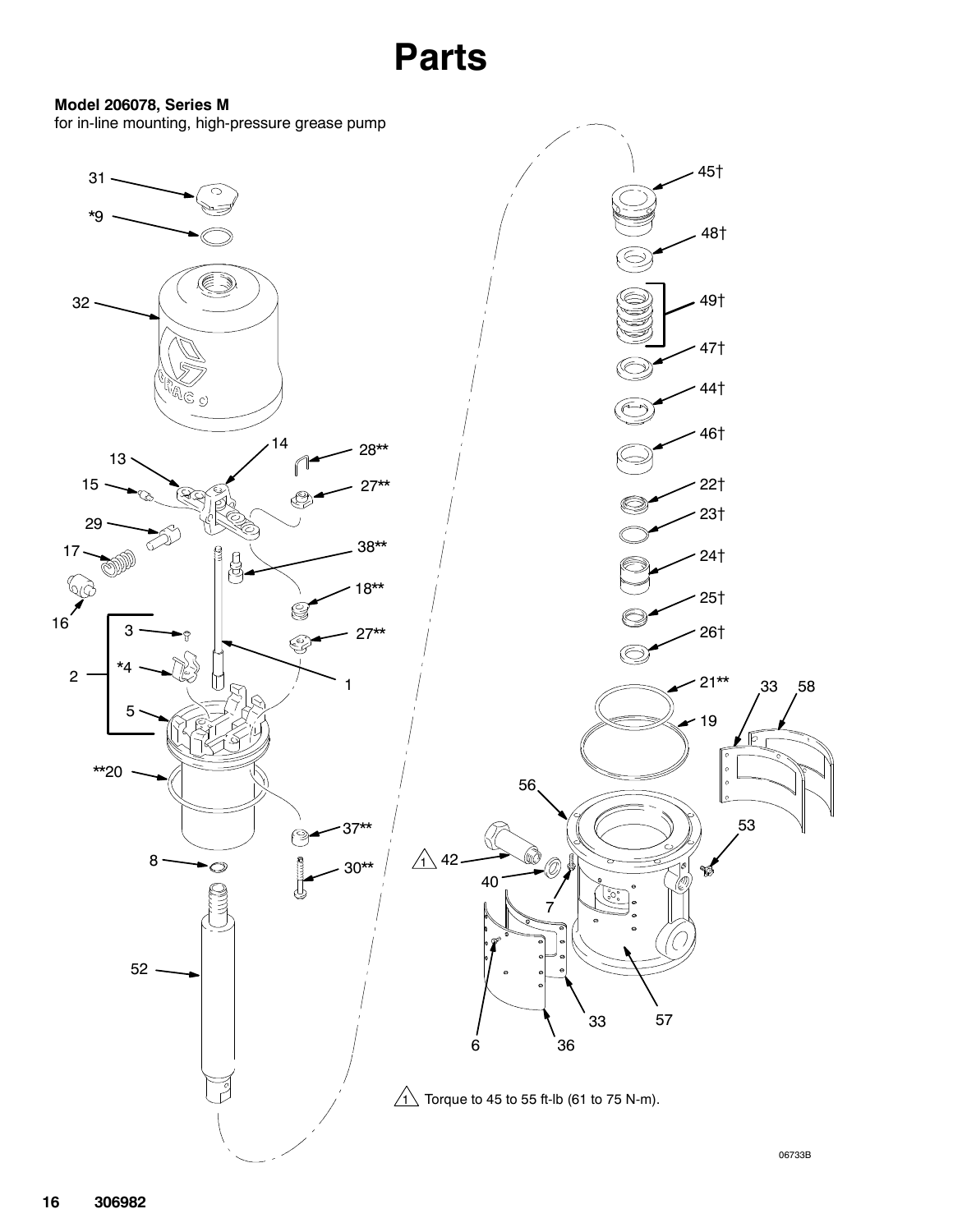#### Model 206078, Series L

for in-line mounting, high-pressure grease pump

| Ref             |          |                                               |                         | Ref          |             |                                                   |                         |
|-----------------|----------|-----------------------------------------------|-------------------------|--------------|-------------|---------------------------------------------------|-------------------------|
| No.             | Part No. | <b>Description</b>                            | Qty                     | No.          | Part No.    | <b>Description</b>                                | Qty                     |
| 1               | 207150   | <b>TRIP ROD</b>                               | 1                       | 40           | 150461      | GASKET; copper                                    | 1                       |
| 2               | 207391   | <b>PISTON</b>                                 |                         | 42           | 621201      | ADAPTER, outlet                                   | 1                       |
|                 |          | includes items 3 to 5 (also includes          |                         | 44†          | 158697      | WASHER, thrust                                    | $\mathbf{1}$            |
|                 |          | 207385 repair kit when ordered                |                         | 45†          | 159047      | NUT, packing                                      | 1                       |
|                 |          | as a replacement part)                        | 1                       | 46†          | 159048      | BEARING, brass                                    | 1                       |
| 3               | 102975   | .SCREW, rd hd mach; $6-32 \times 1/4$ in.     | $\overline{\mathbf{c}}$ | 47†          | 159306      | GLAND, male                                       | 1                       |
| $4*$            | 158361   | .CLIP, spring                                 | 2                       | 48†          | 159307      | GLAND, female                                     | 1                       |
| 5               |          | .BARE PISTON (not sold separately)            | 1                       | 49†          | 159308      | V-PACKING; nitrile rubber                         | 4                       |
| 6               | 17M262   | SCREW, hex head; 8-32 x 3/8 in.               | 20                      | 52           | 162553      | ROD, piston                                       | 1                       |
| 7               | 101578   | SCREW, hex head Nylock;                       |                         | 53           | 116343      | SCREW, grounding                                  | 1                       |
|                 |          | 8-32 x 3/8 in.                                | 8                       | 56           | 15F570      | BASE, motor, air                                  | 1                       |
| 8               | 150647   | GASKET; copper                                | 1                       | 57           | 180233      | LABEL, warning                                    | $\overline{\mathbf{c}}$ |
| $9*$            | 156698   | O-RING; Buna-N                                | 1                       | 58▲          | 177843      | PLATE, warning                                    | $\mathbf{1}$            |
| 13              | 158359   | ACTUATOR, valve                               | 1                       |              |             |                                                   |                         |
| 14              | 158360   | YOKE, rod, trip                               | 1                       | *            |             | Recommended spare parts to keep on hand.          |                         |
| 15              | 158362   | PIN, toggle                                   | $\overline{\mathbf{c}}$ |              |             |                                                   |                         |
| 16              | 158364   | ROCKER, toggle                                | $\overline{c}$          | $\star\star$ |             | Included in Repair Kit 207385. Must be purchased  |                         |
| 17              | 167585   | SPRING, helical compression                   | 2                       |              | separately. |                                                   |                         |
| $18**$          | 158367   | GROMMET; rubber                               | $\overline{c}$          |              |             |                                                   |                         |
| 19              | 158377   | SEAL, flat ring; nitrile rubber               | 1                       | Ť            |             | Service parts for air motor throat packing area.  |                         |
| $20**$          | 158378   | SEAL, o-ring; nitrile rubber                  | 1                       |              |             | Must be purchased separately.                     |                         |
| $21**$          | 158379   | SEAL, o-ring; nitrile rubber                  | 1                       |              |             |                                                   |                         |
| 22 <sub>†</sub> | 113935   | WIPER, rod                                    |                         |              |             |                                                   |                         |
| 23 <sup>†</sup> | 113944   | PACKING, o-ring                               | 1                       |              |             | If users of this equipment do not read English,   |                         |
| 24†             | 192172   | RETAINER, packing                             | 1                       |              |             | you may order one of the following labels to      |                         |
| $25+$           | 113936   | PACKING, u-cup                                | 1                       |              |             | apply to your air motor. Apply the label over the |                         |
| 26†             | 192173   | WASHER, packing                               | 1                       |              |             | matching label on the air motor plate for good    |                         |
| $27**$          | 160261   | NUT, adjusting                                | 4                       |              |             | visibility. Do not cover the air exhaust holes.   |                         |
| 28**            | 160618   | LOCKWIRE, transfer valve                      | $\overline{\mathbf{c}}$ |              |             | Order the labels free of charge directly from     |                         |
| 29              | 160623   | ARM, toggle                                   | $\overline{c}$          |              |             | Graco. Contact your distributor to order.         |                         |
| $30**$          | 160896   | STEM, valve                                   | $\overline{2}$          |              |             |                                                   |                         |
| 31              | 161435   | NUT, cylinder cap                             | $\mathbf{1}$            |              | German      | 290467                                            |                         |
| 32              | 162629   | CYLINDER, motor, air                          | 1                       |              | French      | 290466                                            |                         |
| 33              | 178270   | PLATE, muffler                                | $\overline{\mathbf{c}}$ |              |             |                                                   |                         |
| 36              | 177844   | PLATE, identification                         | Spanish<br>$\mathbf 1$  |              |             | 290468                                            |                         |
|                 | 15E555   | for FireBall <sup>®</sup> 425 models: 205394, |                         |              |             |                                                   |                         |
|                 |          | 205395,239729, 239730 and 239731              |                         |              |             |                                                   |                         |
| $37**$          | 170708   | POPPET, valve; urethane                       | 2                       |              |             |                                                   |                         |
| $38**$          | 170709   | POPPET, valve; urethane                       | $\overline{2}$          |              |             |                                                   |                         |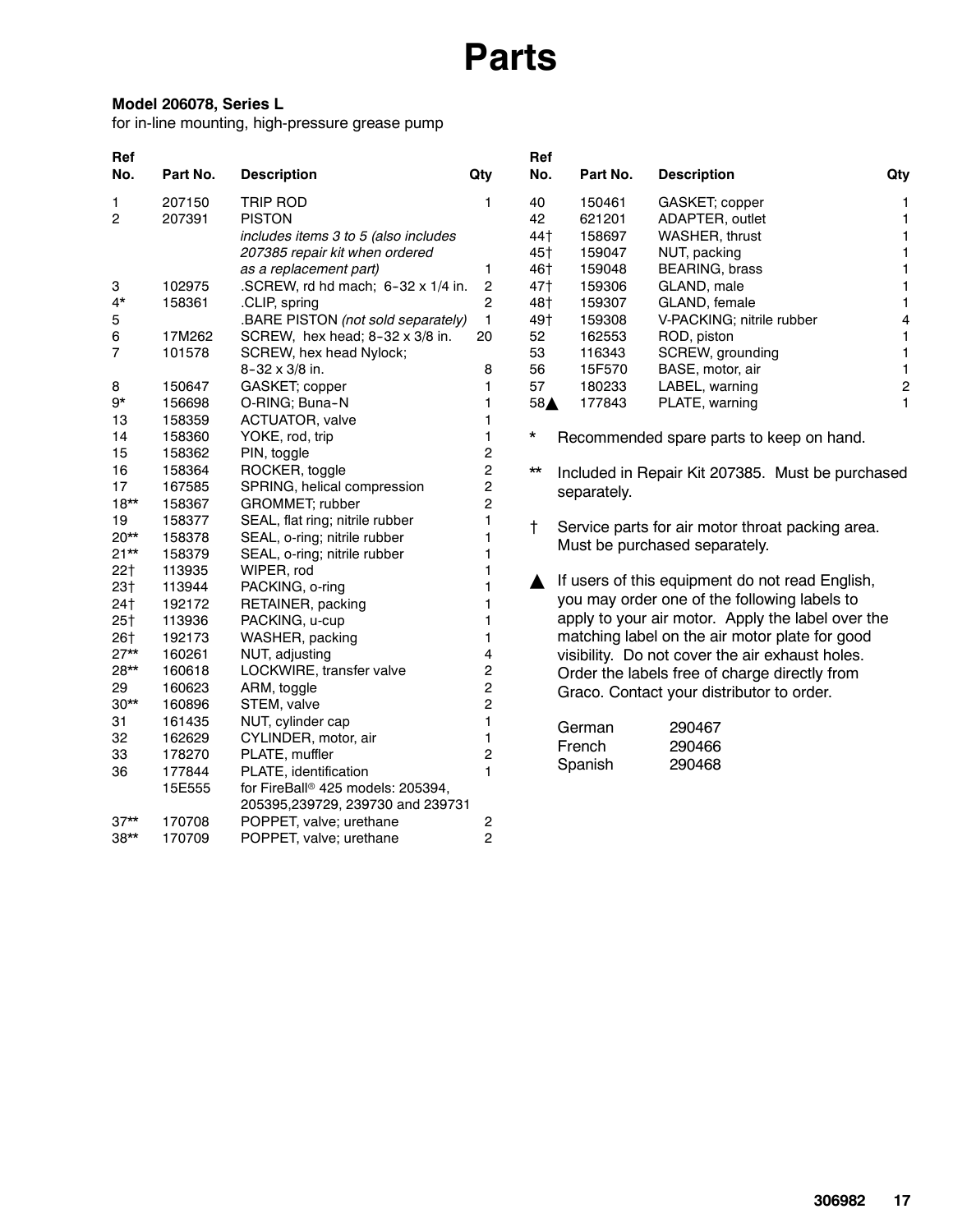Model 205038, Series N for stanchion tube mountings

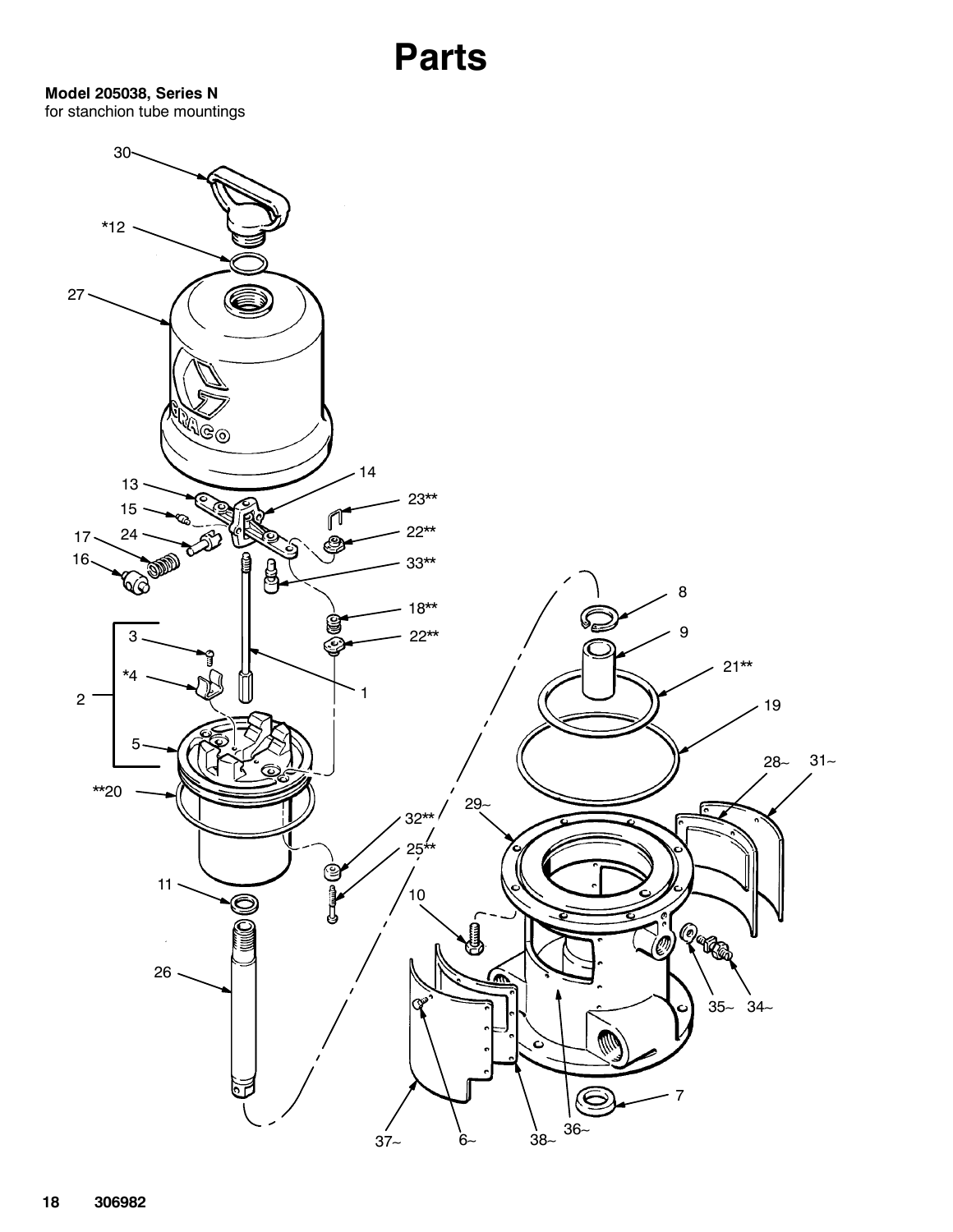#### Model 205038, Series N

for stanchion tube mountings

| Ref<br>No.                                                                                                                    | Part No.                                                                                                                                                                                                                               | <b>Description</b>                                                                                                                                                                                                                                                                                                                                                                                                                                                                                                                                                                                                                                                                                                 | Qty                                                                                                   | Ref<br>No.                                                                                                                | Part No.                                                                                                                                                               | <b>Description</b>                                                                                                                                                                                                                                                                                                                                                                                                                                                                                                                                                                                                                                                                                                              | Qty                                                                                           |
|-------------------------------------------------------------------------------------------------------------------------------|----------------------------------------------------------------------------------------------------------------------------------------------------------------------------------------------------------------------------------------|--------------------------------------------------------------------------------------------------------------------------------------------------------------------------------------------------------------------------------------------------------------------------------------------------------------------------------------------------------------------------------------------------------------------------------------------------------------------------------------------------------------------------------------------------------------------------------------------------------------------------------------------------------------------------------------------------------------------|-------------------------------------------------------------------------------------------------------|---------------------------------------------------------------------------------------------------------------------------|------------------------------------------------------------------------------------------------------------------------------------------------------------------------|---------------------------------------------------------------------------------------------------------------------------------------------------------------------------------------------------------------------------------------------------------------------------------------------------------------------------------------------------------------------------------------------------------------------------------------------------------------------------------------------------------------------------------------------------------------------------------------------------------------------------------------------------------------------------------------------------------------------------------|-----------------------------------------------------------------------------------------------|
| 1<br>2<br>3<br>4<br>5<br>6<br>7<br>8<br>9<br>10<br>11<br>12<br>13<br>14<br>15<br>16<br>17<br>18<br>19<br>20<br>21<br>22<br>23 | 207150<br>207391<br>102975<br>158361*<br>17M262~<br>16H224*<br>101525<br>101526<br>101578<br>150647<br>156698*<br>158359<br>158360<br>158362<br>158364<br>167585<br>158367**<br>158377<br>158378**<br>158379**<br>160261**<br>160618** | <b>TRIP ROD</b><br><b>PISTON</b><br>includes items 3 to 5 (also includes<br>207385 repair kit when ordered<br>as a replacement part)<br>.SCREW, rd hd mach; 6-32 x 1/4 in.<br>.CLIP, spring<br>.BARE PISTON (not sold separately)<br>SCREW, hex head; 8-32 x 3/8 in.<br>SEAL, wiper; polyurethane<br>RING, retainer<br><b>BEARING</b> ; bronze<br>SCREW, hex head Nylock;<br>$8 - 32 \times 3/8$ in.<br>GASKET; copper<br>O-RING; Buna-N<br>ACTUATOR, valve<br>YOKE, rod, trip<br>PIN, toggle<br>ROCKER, toggle<br>SPRING, helical compression<br>GROMMET; rubber<br>SEAL, flat ring; nitrile rubber<br>SEAL, o-ring; nitrile rubber<br>SEAL, o-ring; nitrile rubber<br>NUT, adjusting<br>LOCKWIRE, transfer valve | 1<br>1<br>2<br>2<br>$\mathbf{1}$<br>20<br>1<br>8<br>2<br>$\overline{c}$<br>2<br>2<br>1<br>1<br>4<br>2 | 26<br>27<br>28<br>29<br>30<br>31<br>32<br>33<br>34<br>35<br>36<br>37 <sub>A</sub><br>38<br>*<br>$\widetilde{\phantom{m}}$ | 162628<br>162629<br>178270~<br>162663~<br>164704<br>177844~<br>170708**<br>170709**<br>104029~<br>104582~<br>180233~<br>$177841 -$<br>178269~<br>purchased separately. | ROD, piston<br>CYLINDER, motor, air<br>PLATE, muffler<br>BASE, motor, air<br>NUT, cylinder cap<br>PLATE, identification<br>POPPET, valve; urethane<br>POPPET, valve; urethane<br>LUG, grounding<br>WASHER, tab<br>LABEL, warning<br>PLATE, warning<br>PLATE, muffler<br>Recommended spare parts to keep on hand.<br>Included in Air Motor Base Replacement Kit<br>24F303. Must be purchased separately.<br>Included in Repair Kit 207385. Must be<br>If users of this equipment do not read English, you<br>may order one of the following labels to apply to<br>your air motor. Apply the label over the matching<br>label on the air motor plate for good visibility. Do<br>not cover the air exhaust holes. Order the labels | 1<br>1<br>1<br>1<br>$\mathbf{1}$<br>1<br>$\overline{c}$<br>$\overline{c}$<br>1<br>1<br>2<br>1 |
| 24<br>25                                                                                                                      | 160623<br>160896**                                                                                                                                                                                                                     | ARM, toggle<br>STEM, valve                                                                                                                                                                                                                                                                                                                                                                                                                                                                                                                                                                                                                                                                                         | 2<br>$\overline{2}$                                                                                   |                                                                                                                           | distributor to order.<br>German<br>French                                                                                                                              | free of charge directly from Graco. Contact your<br>290464<br>290463                                                                                                                                                                                                                                                                                                                                                                                                                                                                                                                                                                                                                                                            |                                                                                               |

Spanish 290465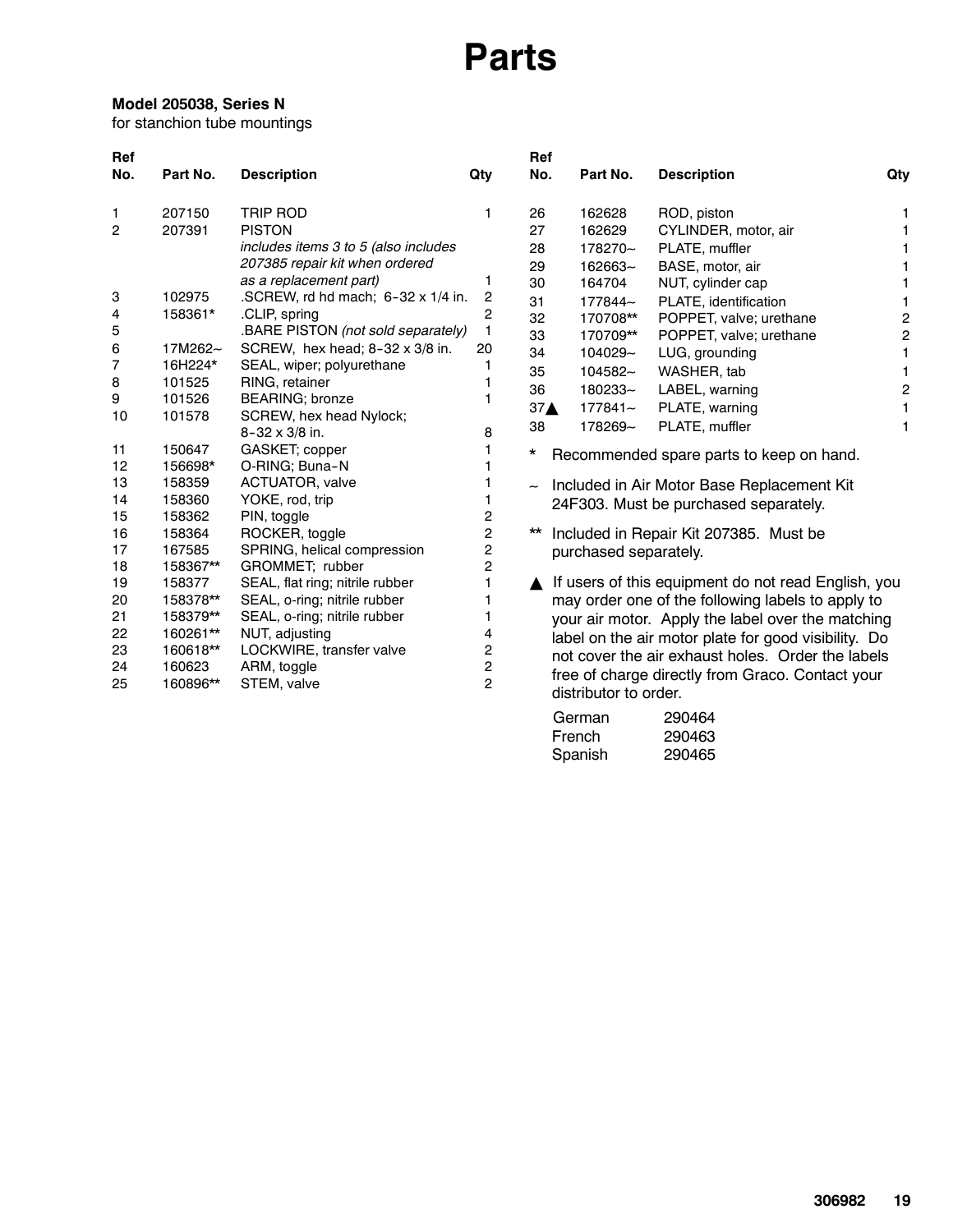Model 207352, Series G for divorced mountings

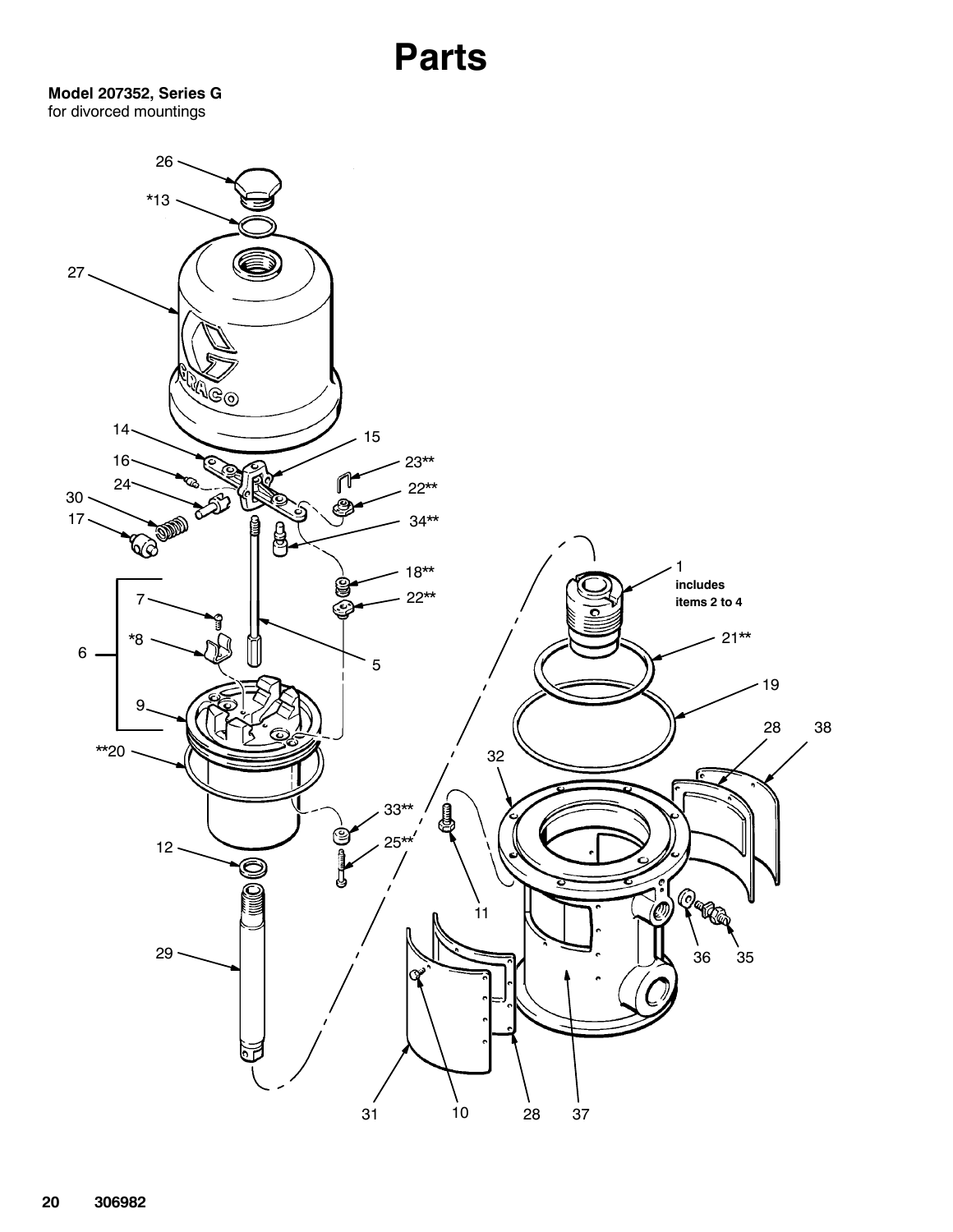#### Model 207352, Series G

for divorced mountings

| Ref      |                  |                                                                   |                | Ref          |                       |                                                      |                |
|----------|------------------|-------------------------------------------------------------------|----------------|--------------|-----------------------|------------------------------------------------------|----------------|
| No.      | Part No.         | <b>Description</b>                                                | Qty            | No.          | Part No.              | <b>Description</b>                                   | Qty            |
| 1        | 205529           | <b>PACKING NUT</b>                                                |                | 26           | 161435                | NUT, cylinder cap                                    | 1              |
|          |                  | includes items 2 to 4                                             | 1              | 27           | 162629                | CYLINDER, motor, air                                 |                |
| 2        | 16H224*          | .SEAL, wiper; polyurethane                                        |                | 28           | 178270                | PLATE, muffler                                       | 2              |
| 3        | 101526           | .BEARING; bronze                                                  |                | 29           | 166235                | ROD, piston                                          |                |
| 4        | 164701           | .NUT, packing                                                     |                | 30           | 167585                | SPRING, helical compression                          | $\overline{2}$ |
| 5        | 207150           | <b>TRIP ROD</b>                                                   |                | 31           | 177844                | PLATE, identification                                |                |
| 6        | 207391           | <b>PISTON</b>                                                     |                | 32           | 168656                | BASE, motor, air                                     |                |
|          |                  | includes items 7 to 9 (also includes                              |                | 33           | 170708**              | POPPET, valve; urethane                              | 2              |
|          |                  | 207385 repair kit when ordered                                    |                | 34           | 170709**              | POPPET, valve; urethane                              | 2              |
|          |                  | as a replacement part)                                            | 1              | 35           | 104029                | LUG, grounding                                       |                |
| 7        | 102975           | .SCREW, rd hd mach; $6-32 \times 1/4$ in.                         | 2              | 36           | 104582                | WASHER, tab                                          |                |
| 8        | 158361*          | .CLIP, spring                                                     | $\mathbf{2}$   | 37           | 180233                | LABEL, warning                                       | 2              |
| 9        |                  | .BARE PISTON (not sold separately)                                | 1              | 38▲          | 177843                | PLATE, warning                                       | 1              |
| 10<br>11 | 17M262<br>101578 | SCREW, hex head; $8-32 \times 3/8$ in.<br>SCREW, hex head Nylock; | 20             | *            |                       | Recommended spare parts to keep on hand.             |                |
|          |                  | 8-32 x 3/8 in.                                                    | 8              | $\star\star$ |                       | Included in Repair Kit 207385. Must be               |                |
| 12       | 150647           | GASKET; copper                                                    |                |              |                       |                                                      |                |
| 13       | 156698*          | O-RING; Buna-N                                                    |                |              | purchased separately. |                                                      |                |
| 14       | 158359           | ACTUATOR, valve                                                   |                |              |                       | If users of this equipment do not read English, you  |                |
| 15       | 158360           | YOKE, rod, trip                                                   |                |              |                       | may order one of the following labels to apply to    |                |
| 16       | 158362           | PIN, toggle                                                       | 2              |              |                       | your air motor. Apply the label over the matching    |                |
| 17       | 158364           | ROCKER, toggle                                                    | 2              |              |                       |                                                      |                |
| 18       | 158367**         | GROMMET; rubber                                                   | $\overline{2}$ |              |                       | label on the air motor plate for good visibility. Do |                |
| 19       | 158377           | SEAL, flat ring; nitrile rubber                                   |                |              |                       | not cover the air exhaust holes. Order the labels    |                |
| 20       | 158378**         | SEAL, o-ring; nitrile rubber                                      |                |              |                       | free of charge directly from Graco. Contact your     |                |
| 21       | 158379**         | SEAL, o-ring; nitrile rubber                                      |                |              | distributor to order. |                                                      |                |
| 22       | 160261**         | NUT, adjusting                                                    | 4              |              | German                | 290467                                               |                |
| 23       | 160618**         | LOCKWIRE, transfer valve                                          | 2              |              | French                | 290466                                               |                |
| 24       | 160623           | ARM, toggle                                                       | $\overline{c}$ |              |                       |                                                      |                |
| 25       | 160896**         | STEM, valve                                                       | $\overline{2}$ |              | Spanish               | 290468                                               |                |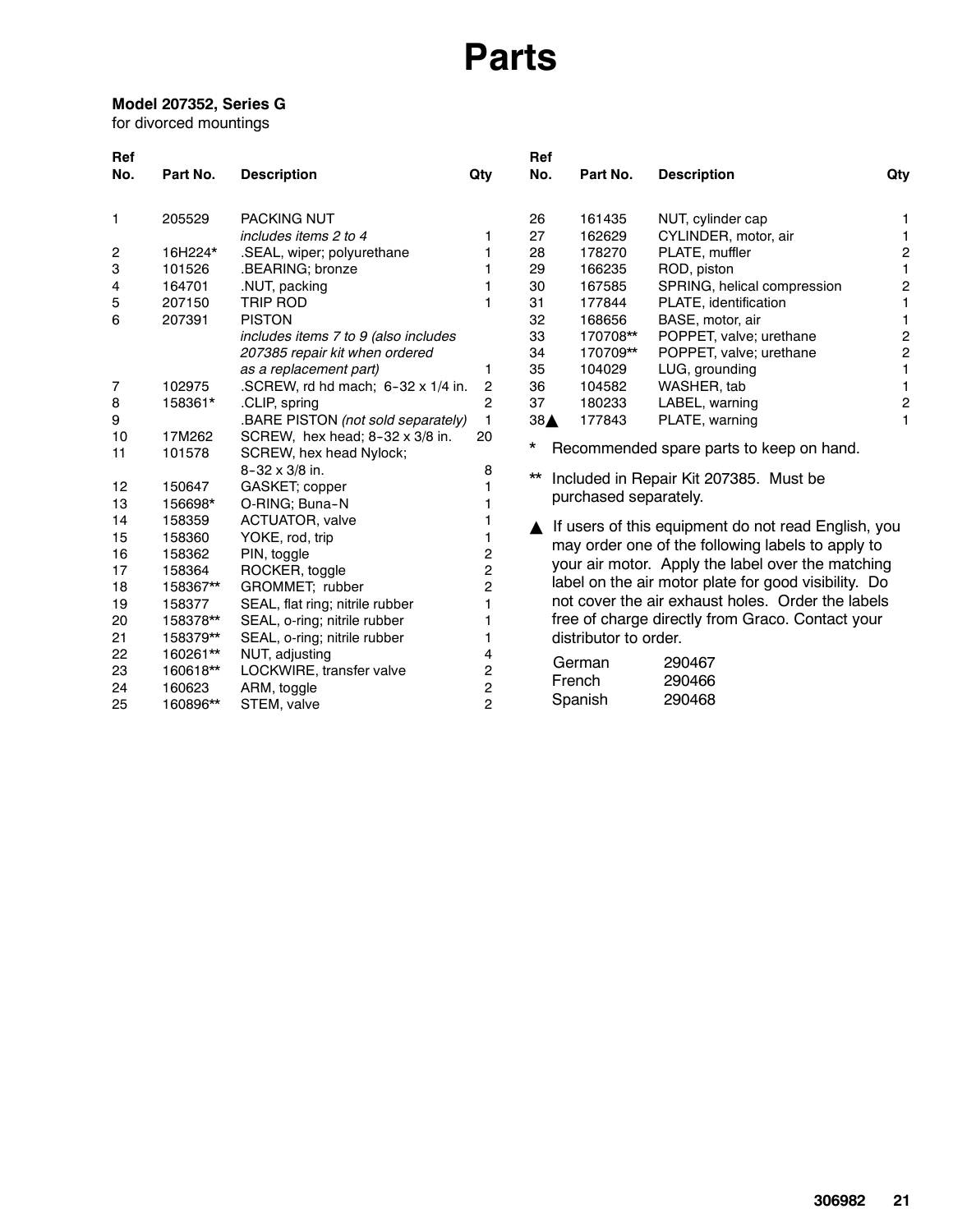Model 222772, Series G for divorced mountings

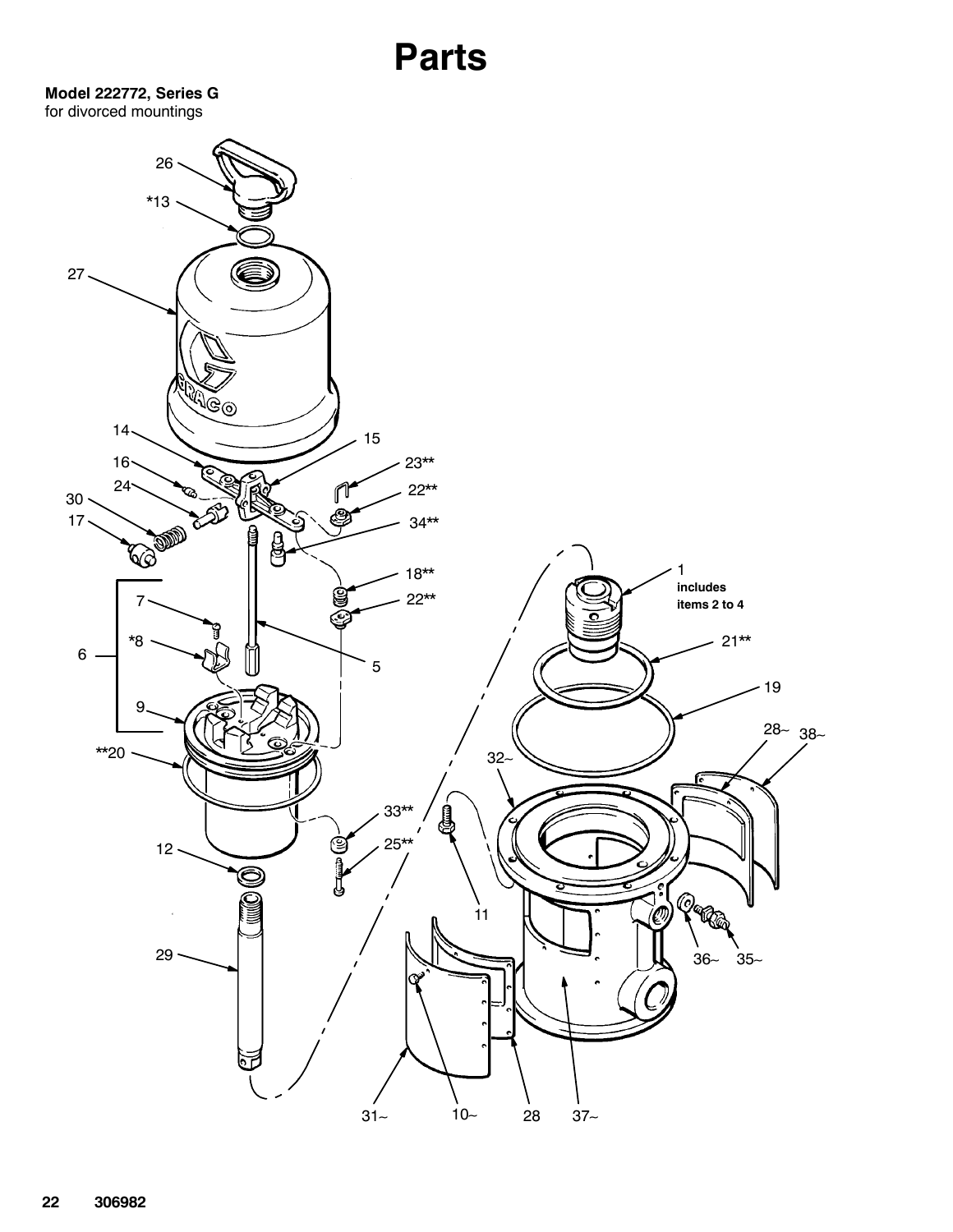#### Model 222772, Series G

for divorced mountings

| Ref            |          |                                           |                         | Ref                       |                       |                                                      |                         |
|----------------|----------|-------------------------------------------|-------------------------|---------------------------|-----------------------|------------------------------------------------------|-------------------------|
| No.            | Part No. | <b>Description</b>                        | Qty                     | No.                       | Part No.              | <b>Description</b>                                   | Qty                     |
| 1              | 205529   | <b>PACKING NUT</b>                        |                         | 26                        | 164704                | NUT, cylinder cap                                    | 1                       |
|                |          | includes items 2 to 4                     | 1                       | 27                        | 162629                | CYLINDER, motor, air                                 | 1                       |
| 2              | 16H224*  | .SEAL, wiper; polyurethane                |                         | 28                        | 178270~               | PLATE, muffler                                       | $\overline{\mathbf{c}}$ |
| 3              | 101526   | .BEARING; bronze                          |                         | 29                        | 166235                | ROD, piston                                          | 1                       |
| 4              | 164701   | .NUT, packing                             |                         | 30                        | 167585                | SPRING, helical compression                          | $\mathbf 2$             |
| 5              | 207150   | <b>TRIP ROD</b>                           |                         | 31                        | 177844~               | PLATE, identification                                | 1                       |
| 6              | 207391   | <b>PISTON</b>                             |                         | 32                        | 184120~               | BASE, motor, air                                     | 1                       |
|                |          | includes items 7 to 9 (also includes      |                         | 33                        | 170708**              | POPPET, valve; urethane                              | $\overline{c}$          |
|                |          | 207385 repair kit when ordered            |                         | 34                        | 170709**              | POPPET, valve; urethane                              | $\overline{c}$          |
|                |          | as a replacement part)                    | 1                       | 35                        | 104029~               | LUG, grounding                                       | 1                       |
| $\overline{7}$ | 102975   | .SCREW, rd hd mach; $6-32 \times 1/4$ in. | 2                       | 36                        | 104582~               | WASHER, tab                                          | 1                       |
| 8              | 158361*  | .CLIP, spring                             | 2                       | 37                        | 180233~               | LABEL, warning                                       | $\overline{\mathbf{c}}$ |
| 9              |          | .BARE PISTON (not sold separately)        | 1                       | 38A                       | 177843~               | PLATE, warning                                       | 1                       |
| 10             | 17M262~  | SCREW, hex head; 8-32 x 3/8 in.           | 20                      |                           |                       |                                                      |                         |
| 11             | 101578   | SCREW, hex head Nylock;                   |                         | $^\star$                  |                       | Recommended spare parts to keep on hand.             |                         |
|                |          | 8-32 x 3/8 in.                            | 8                       |                           |                       |                                                      |                         |
| 12             | 150647   | GASKET; copper                            |                         | $\star\star$              |                       | Included in Repair Kit 207385. Must be               |                         |
| 13             | 156698*  | O-RING; Buna-N                            |                         |                           | purchased separately. |                                                      |                         |
| 14             | 158359   | ACTUATOR, valve                           |                         |                           |                       |                                                      |                         |
| 15             | 158360   | YOKE, rod, trip                           | 1                       | $\widetilde{\phantom{m}}$ |                       | Included in Air Motor Base Replacement Kit           |                         |
| 16             | 158362   | PIN, toggle                               | $\overline{\mathbf{c}}$ |                           |                       | 26D118. Must be purchased separately.                |                         |
| 17             | 158364   | ROCKER, toggle                            | $\overline{c}$          |                           |                       |                                                      |                         |
| 18             | 158367** | GROMMET; rubber                           | $\overline{c}$          |                           |                       | If users of this equipment do not read English, you  |                         |
| 19             | 158377   | SEAL, flat ring; nitrile rubber           | 1                       |                           |                       | may order one of the following labels to apply to    |                         |
| 20             | 158378** | SEAL, o-ring; nitrile rubber              | 1                       |                           |                       | your air motor. Apply the label over the matching    |                         |
| 21             | 158379** | SEAL, o-ring; nitrile rubber              | 1                       |                           |                       | label on the air motor plate for good visibility. Do |                         |
| 22             | 160261** | NUT, adjusting                            | 4                       |                           |                       | not cover the air exhaust holes. Order the labels    |                         |
| 23             | 160618** | LOCKWIRE, transfer valve                  | 2                       |                           |                       | free of charge directly from Graco. Contact your     |                         |
| 24             | 160623   | ARM, toggle                               | $\overline{\mathbf{c}}$ |                           | distributor to order. |                                                      |                         |
| 25             | 160896** | STEM, valve                               | $\overline{2}$          |                           |                       |                                                      |                         |
|                |          |                                           |                         |                           | German                | 290467                                               |                         |
|                |          |                                           |                         |                           | French                | 290466                                               |                         |
|                |          |                                           |                         |                           | Spanish               | 290468                                               |                         |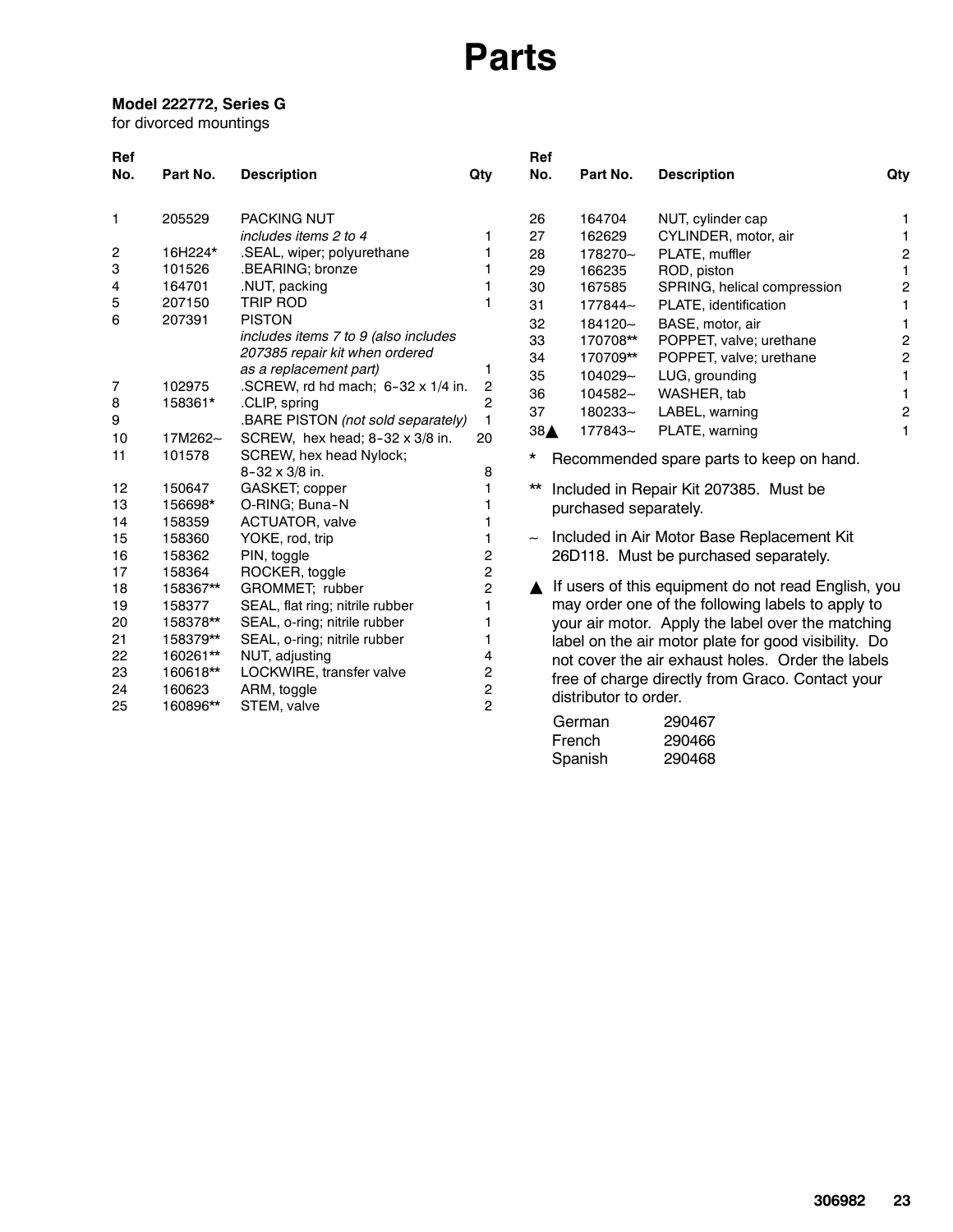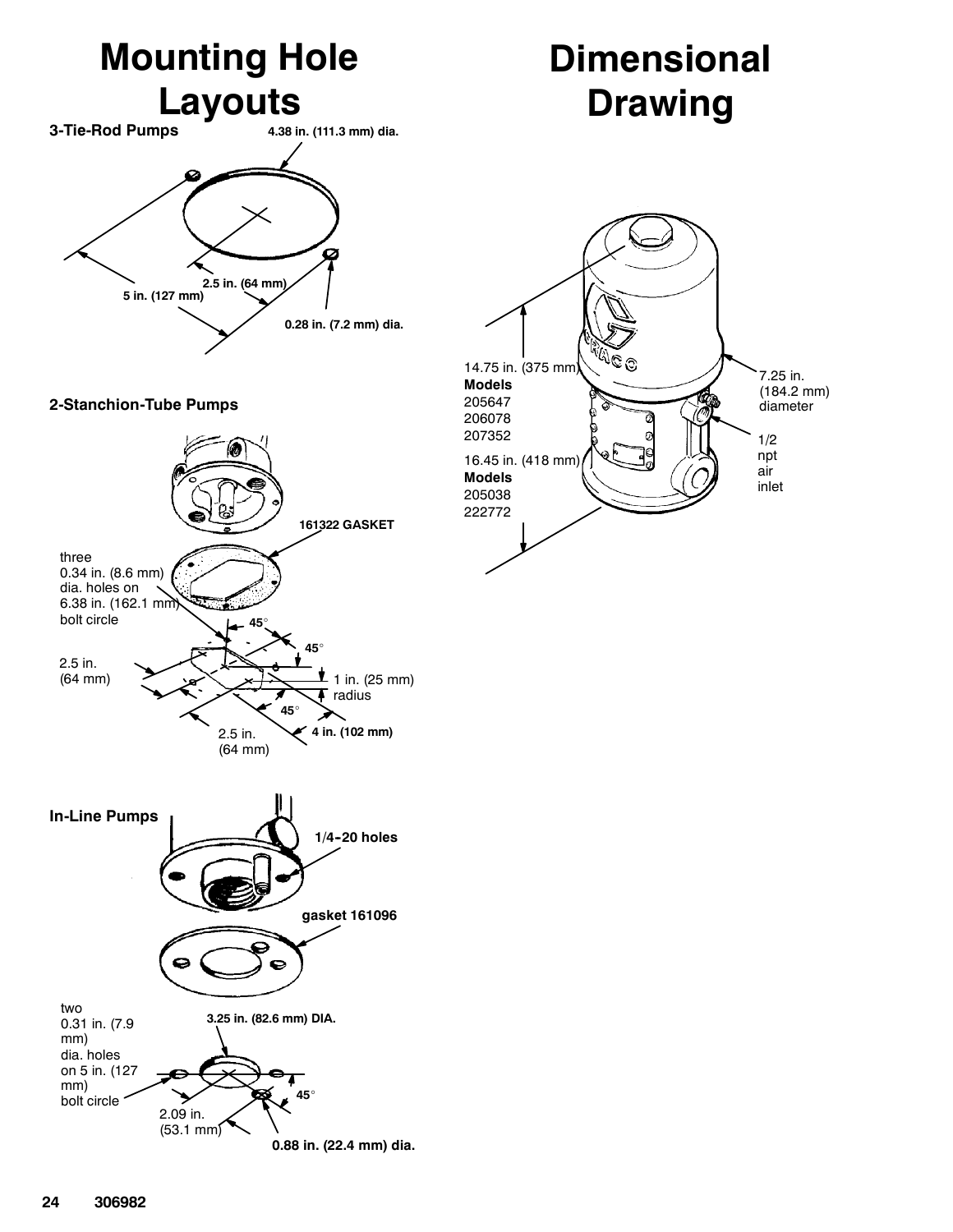## Technical Data

|                                                                                 | Exhaust: urethane |
|---------------------------------------------------------------------------------|-------------------|
|                                                                                 |                   |
|                                                                                 |                   |
|                                                                                 |                   |
|                                                                                 |                   |
| * Sound power level at 180 psi (1.2 MPa, 12 bar), 25 cycles per minute  113 dBa |                   |

\* Tested in accordance with ISO 3744.